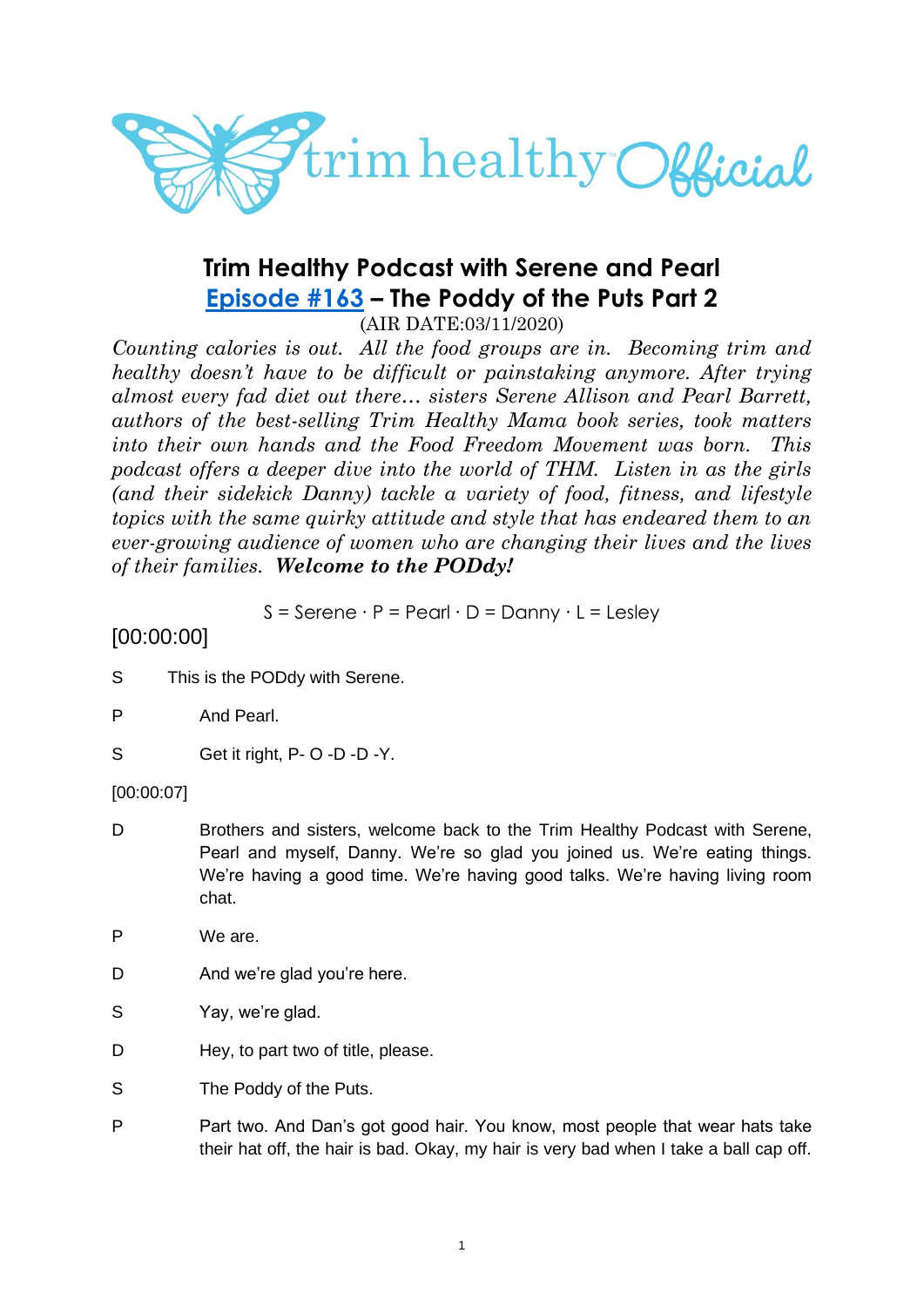But, Dan, you should like in the morning put a ball cap on and then you've got to go somewhere special, take it off.

- D Yes.
- S It's good because his hair is rather lively and the hat just settles it down to a perfect medium.
- P It does.

#### [00:00:52]

- D Rather lively. That's a kind way to put...
- P I like the medium.
- D What really happens on top of my scalp.
- S No, I like it, Dan.
- D People with curly hair can feel me. Like you feel like you're always managing a bad hair day.
- S Oh, be quiet, you wonderful curly headers. I've been wanting to be a curly header my whole life.
- P All the straight headers want to be curly.

#### [00:01:09]

- D And I know that and so I'm grateful, ultimately.
- P Yes, exactly.
- D But we have our challenges and I find... I was doing an experiment today, I'll be honest. Can I improve...? Can I get my hair goals met by using a hat to weigh it down fresh after a shower?
- P Well, I reckon it...
- D What do you think?
- P I think it worked.
- S Yes, me too.
- P I really think that's a good look.
- S And let me talk to girls with curly hair, because I've wanted wild curly hair my whole life, maybe... You know, the man wants to put the hat on, just tone it down a little bit, the woman... You know, the women, I believe, in the humankind are the more beautiful ones. In the bird kind it's the males, right?
- P It is, yes.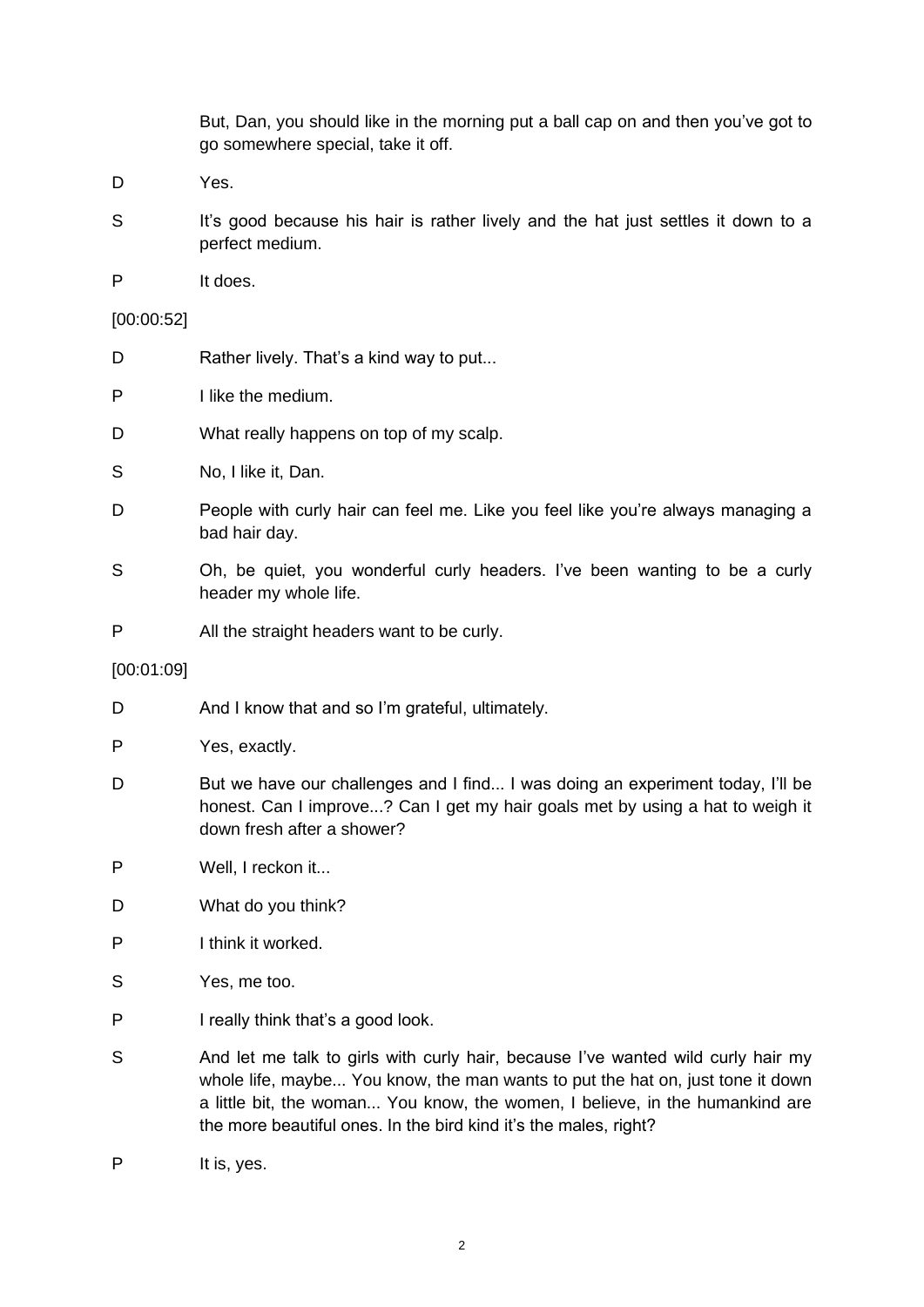# [00:01:46]

- S So... And the male kind, they can tone and put their hat on but the girls, please, if you have curly hair, don't squash it and put that stuff in it that makes it all tamed and makes it look like every strand is hairsprayed in a tight waxed like little flat deal. I just want to get girls with curly hair and put their head upside down and shake it all up and have them flip it back up and I'm like, oh, if I had that, I'd wear it every day like that.
- P Yes, because my daughter, Meadow, has curly red hair and always she'd want to tame it too and I would love it on the day she'd get a brush and brush it out and it was like this wild lion's mane that sat out like inches from her head and I just look at her and the glory of it.
- S Yes.
- P And like that's my daughter, that's my daughter.
- S Exactly. And us straightheaders...
- P She came from my loins.
- S Us straightheaders with our hair plastered on the top of our scalps, it gets all drippy with oil because it's straight.
- P But let's dive deep into the meat, Serene. This is part two from part one last week.

#### [00:02:48]

- S Please, if you have not listened to Poddy of the Puts Part One...
- P Go do it.
- S Go do that before you listen to Poddy of the Puts Part Two because it won't make sense. So, we were doing so many wonderful practical things of how we can put off things and put on things and imitate and walk in things, so the practical ways that we can advance to being renewed selves. And here's another one. It's another practical. It's the setting.
- P Okay.
- S And in Ephesians, I love it, how it talks about setting your mind. Setting your mind. Of course, in Ephesians it's talking about setting your mind about things above and not on things of this world because it continues to say, for you have died and your life is hidden with Christ and God. Wow, died. That is such strong language.
- P I've got something to say about died.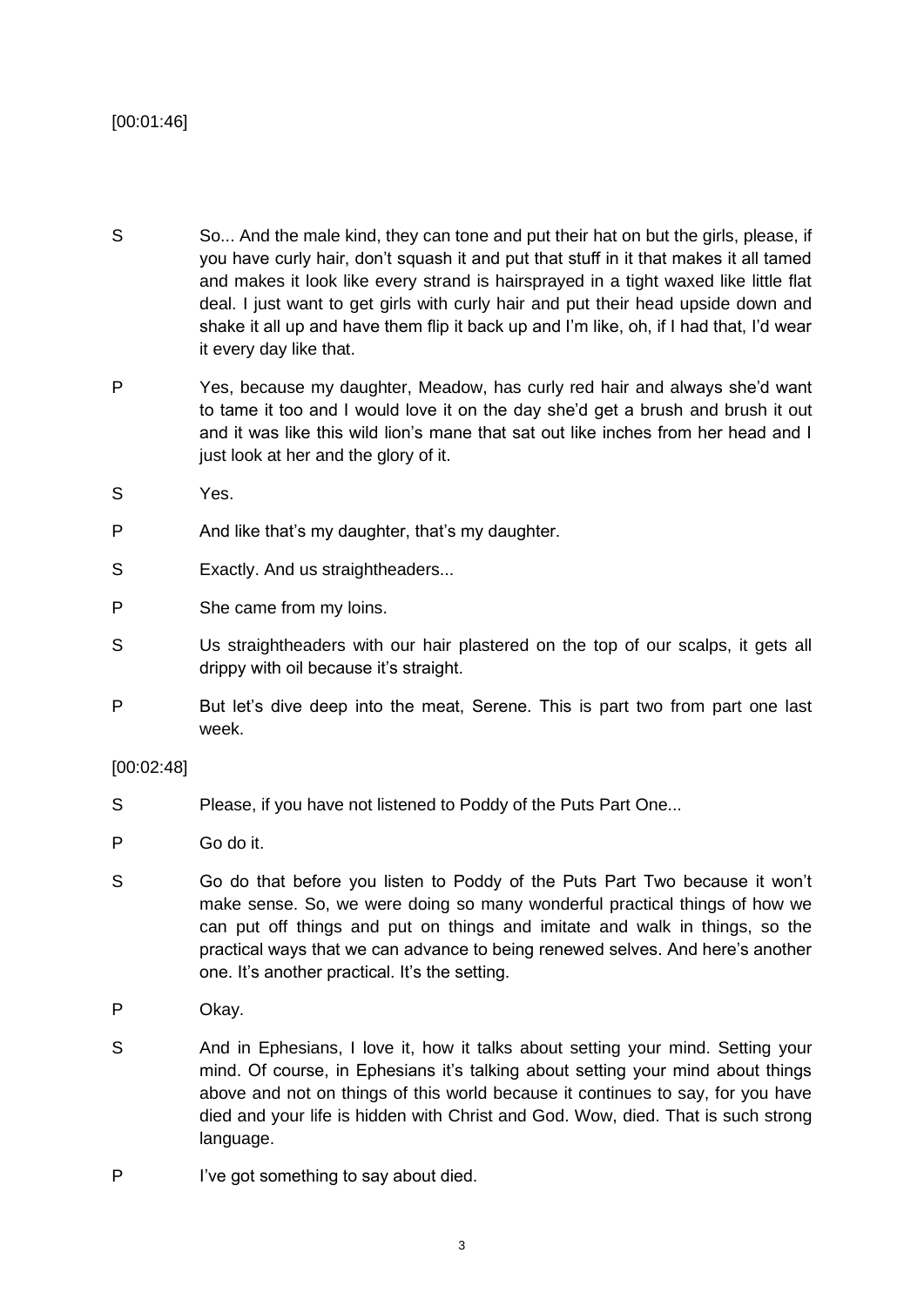- S Yes. Such strong language. Set is completely strong language too. I have two girls that are like trying to...
- P What do you need, sweetheart?
- S You're awesome. That's okay, you can just go play.

#### [00:03:46]

- P She what? Oh, okay. Don't worry about it. I'll text her.
- S So, died and set, they're huge... They're strong language, right? We set our mind on the things that we desire to change. We set our mind. Because the old ways we're dead to. And I think that is so super powerful. So, you know...
- P Can I talk about dead?
- S Yes, please talk about dead. And I want to tell my...
- P Okay. Serene's clicking at her daughter's...
- S I can't concentrate. They're all coming here and asking me a billion questions. Hey, darling, you have to go right now.
- D You know how it is when you're on the phone and your kids start talking to you and it's like... For some reason, when I'm on the phone, it's always like a flow that I can't break and I guess it would be feasible to just be like, excuse me one second, hey, kids, do not speak again. Exit the room, lock yourself out and when you see me come to you, then we can chat. But I never do it and so I'm like...
- P And then like someone's on the phone and you're like, sorry, it's just... No, I'm fine, it's just...

# [00:04:52]

- D Yes, I'm listening.
- P And then you're making hand movements and your face screws up and...
- D Yes. It's like why... And like my... One of my sons almost finds it like sporty at this point. Like he has a good time and he just sits there with this like diabolical look on his face, like I have total power over this man.
- S Yes. Well, you see, I was trying to concentrate. That last point, I didn't even deliver it properly because I've got two breaths breathing on my shoulder and I know there's a billion questions that are coming at me and it's not the opportunity...
- D When you say breath it's funny because she had just walked up those stairs and she was actually hard-breathing on your neck.
- P Oh, you girls are sweet.
- D Oh, look, yes.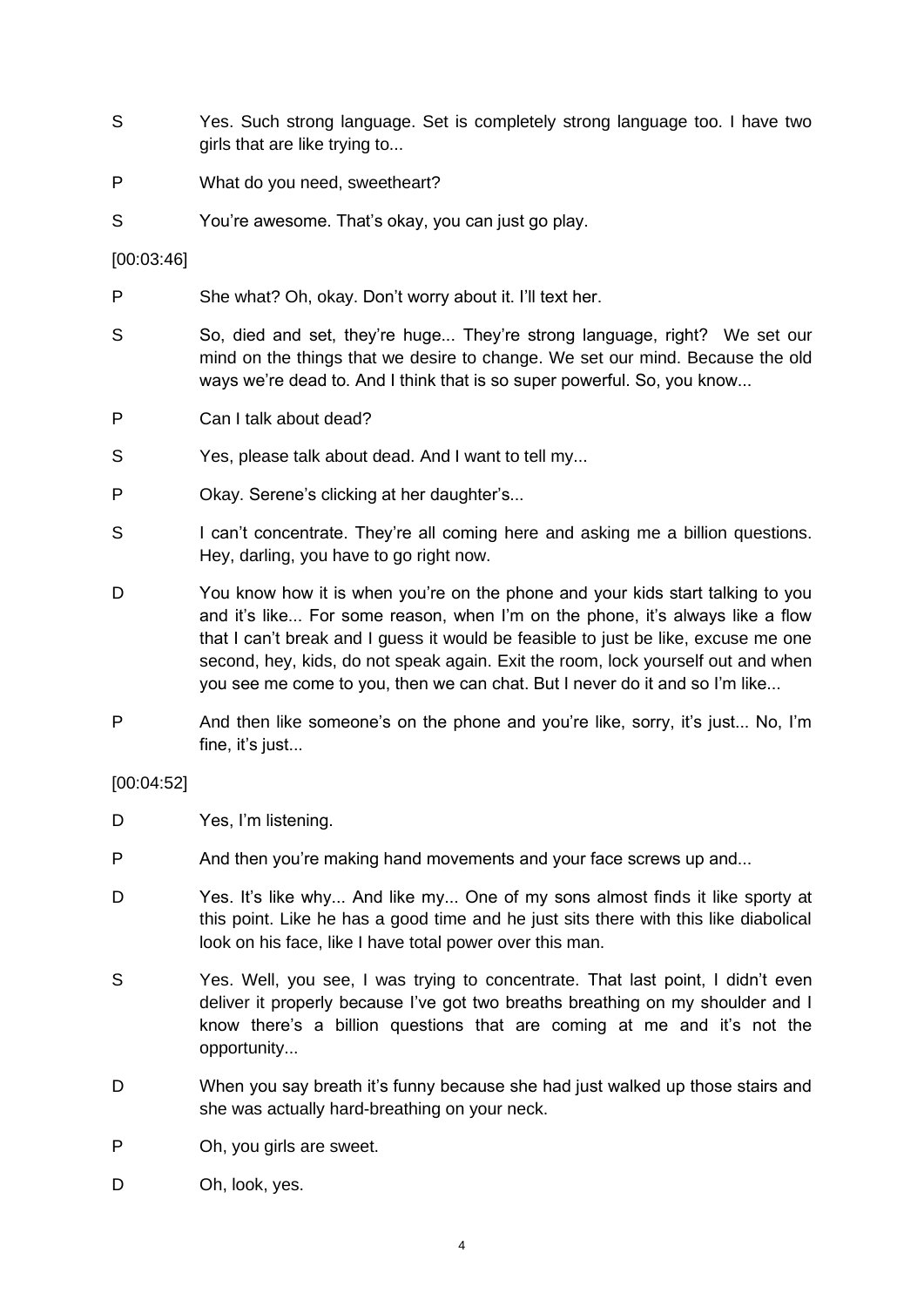- P She got little hurt feelings.
- D Oh, girls.

[00:05:35]

- S It's time to do the coloring in or playing on the park because it's a beautiful sunny day out there.
- P Even though it's cold. Can I help you with the point about dying?
- S Yes, please.
- P It's so interesting. You know how the Bible says... And we can relate this to our health journeys, you know. We die to ourselves and we put on a new nature which is Christ, right? So, it occurred to me why then do we let the dead person speak and not let just the new nature speak? Half the time, if we're truly dead to... What is the scripture that I'm saying, right?
- S Well, it says... There's many about that but the one that I was just reading was set your mind on things above, not on things of this world for you have died and your life is hidden with Christ.
- P It's completely... Right, the cross took it all. We died to that nature, that fearful nature, that negative nature, all of that, the can't nature. Right? We're new creatures.
- S And we can't separate the Bible. Okay, so we believe in salvation and we believe all of that. Then you have to believe this part, that you died.

[00:06:40]

- P You have to believe this and it's for health and it's for, you know, all these parts. But, okay, so I've been a pastor's kid my whole life, raised and all that and I knew that scripture a thousand times and, yes, I'm walking in a new nature. Well, guess what, no, the heck I wasn't.
- S Me too.
- P Because I was letting my dead stinky half-decayed self, you know the one, that's probably like half bones and half rot.
- $S$  Like Friday the 13<sup>th</sup> stuff.
- P Yes, her, that one, she was the one talking, not the new nature girl. She was saying stuff like, oh, man, I'm just so stressed today. I don't even know if I can do this. You know what, this is killing me. I just feel... Oh, I feel so overwhelmed right now.
- S She looked at me the wrong way.
- P Yes.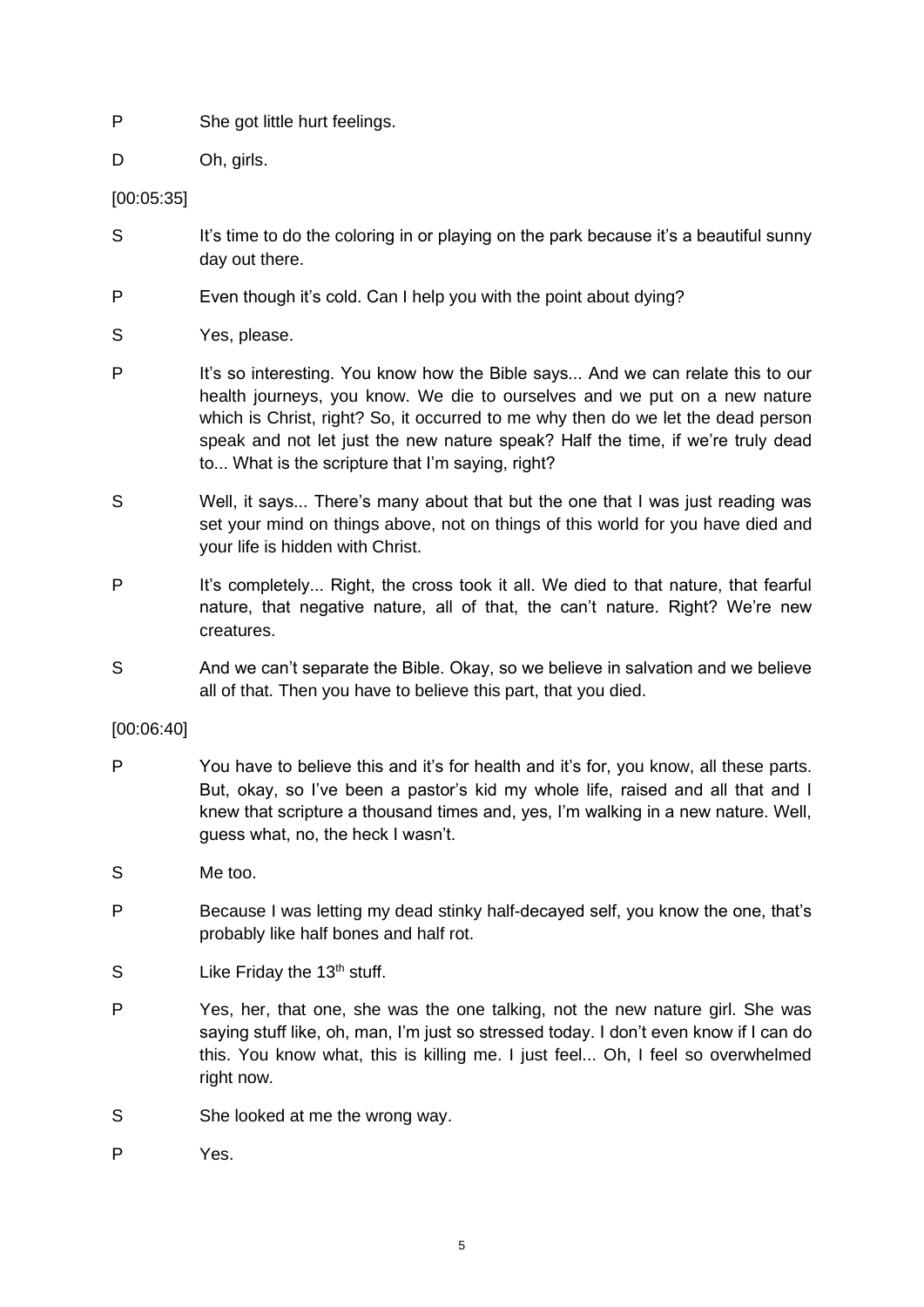S And I really feel like she thinks that I am like proud and up myself for blah blah blah blah.

# [00:07:26]

- P Oh, you really hurt me, oh, man, I'm just so sick of cooking dinner, I don't know if I can just cook one more meal. You know that project, Serene, that is really killing us, I don't even know how we can do this. This is stressful. Having this business and...
- S My husband touched me and I could sense coldness.
- P Yes, and this business and trying to run a business and have a family is just too stressful. You know, I don't even know... I'm not cut out for this. Okay, all of that was that stinky decaying woman. She's supposed to be dead, why am I letting her speak. I'm not...
- S We're not meant to talk to strangers or dead people.
- P And they don't make good dinner companions. I mean, why is she talking at dinner? She should be shut up and buried in the ground and only my new nature, the one that says, you know what, I'm so blessed. I have been made to do this. God is equipping me. Somehow it's been challenging me but I'm just so up to this. Yes, I don't fear anymore. I'm so walking into healing. This whole health journey that I've been on, I'm just rocking it day by day.
- S And maybe my husband hugged me a bit brisk but he's had a lot on his plate and I know his heart.

#### [00:08:28]

- P Yes, that's the new-natured women. That's the one that should be alive, so why are we letting the dead girl talk?
- S Amen.
- D Let's get it, girls. Let's go.
- S Taking these spiritual encouragements, like Pearl is using them now in the natural, we're meant to be able to take things from the spiritual and turn them into the natural. So, let's turn it into the natural. You're dead to doughnuts. There's a shirt for you, Danny.
- P Dead to doughnuts.
- D Doughnuts are dead to me.
- S Dead to doughnuts, mate.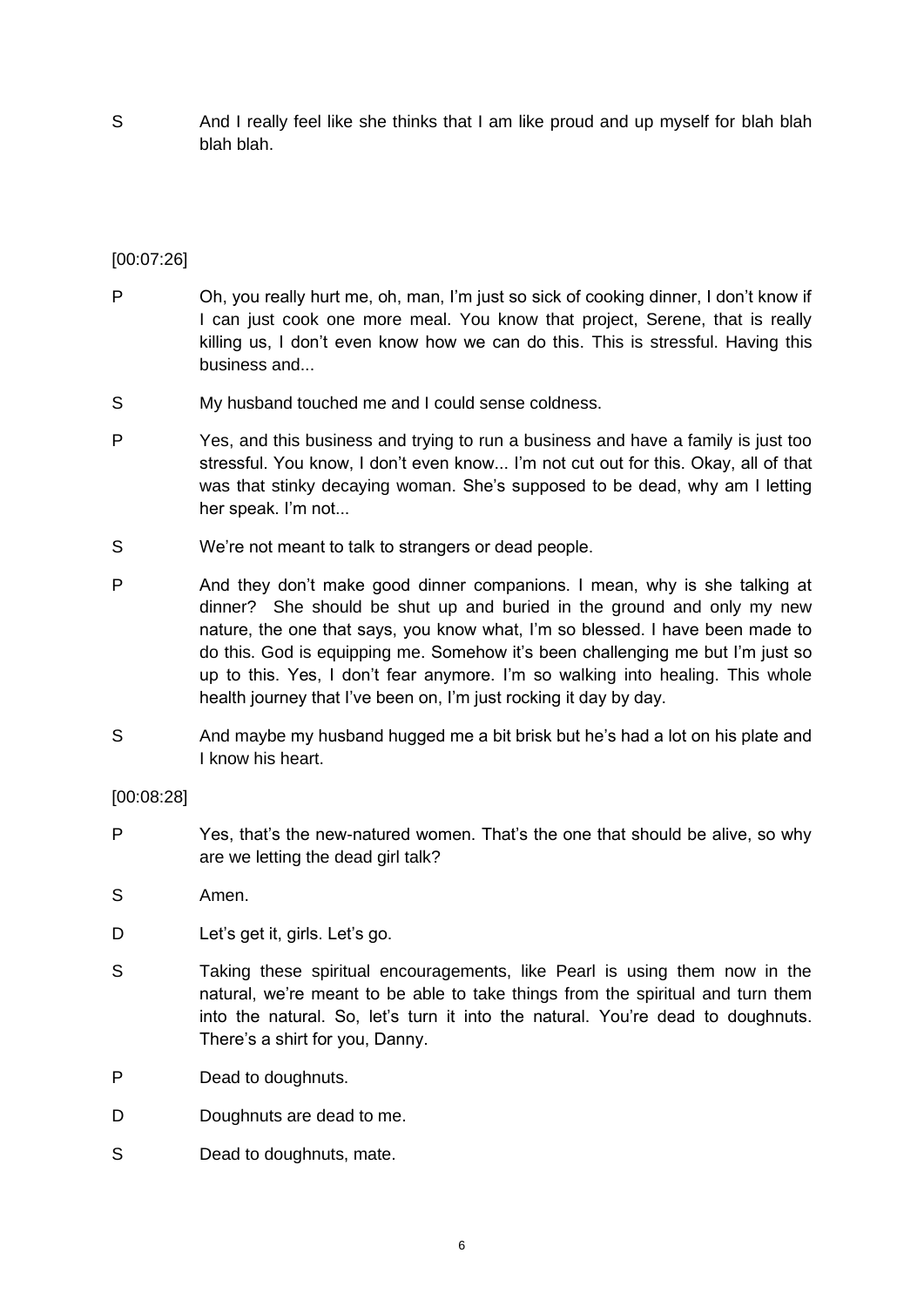- P Dan's such a good brander, hey.
- S Yes. Go make the T-shirt, Dan, and I'll give you 25 cents a shirt.

#### [00:09:02]

- D You want me to run the merch line, is that what you're doing?
- P Danny's merch line.
- D Did we discover that today?
- P Dan, I'm thinking we could just try maybe to do it because you're so good. Everything that you do, it's like I want that T-shirt. But, listen, okay, so maybe you will have another doughnut in your life but I want to say this, Serene. If doughnuts... Doughnuts are dead to me is so good. Guess why. Because it's so much better than saying I can never resist a doughnut. What are you telling yourself? Which one is better for your health? Choose it.
- S Yes.
- P Choose it and go with it. Because if you're going to say, I can never resist a doughnut, let me tell you, honey, you will never resist a doughnut.
- D Because it's a declaration of how powerful doughnuts are over you.
- P Yes.
- D I can't resist their extreme power. It's too much.
- P Right. Or sugar always derails me.
- S And we have to set our mind and it doesn't mean we don't ever deny ourself a doughnut.

#### [00:09:54]

- P No.
- S But, you see, we're dead to doughnuts. So, we can have a doughnut but it's different than before, being so like...
- P It's the power.
- S Doughnuts having power over us, that we don't ever... We can't ever resist them. But now we can choose to have one when we want to, once a year at Marge's party or whatever.
- P Or once a month maybe, yes.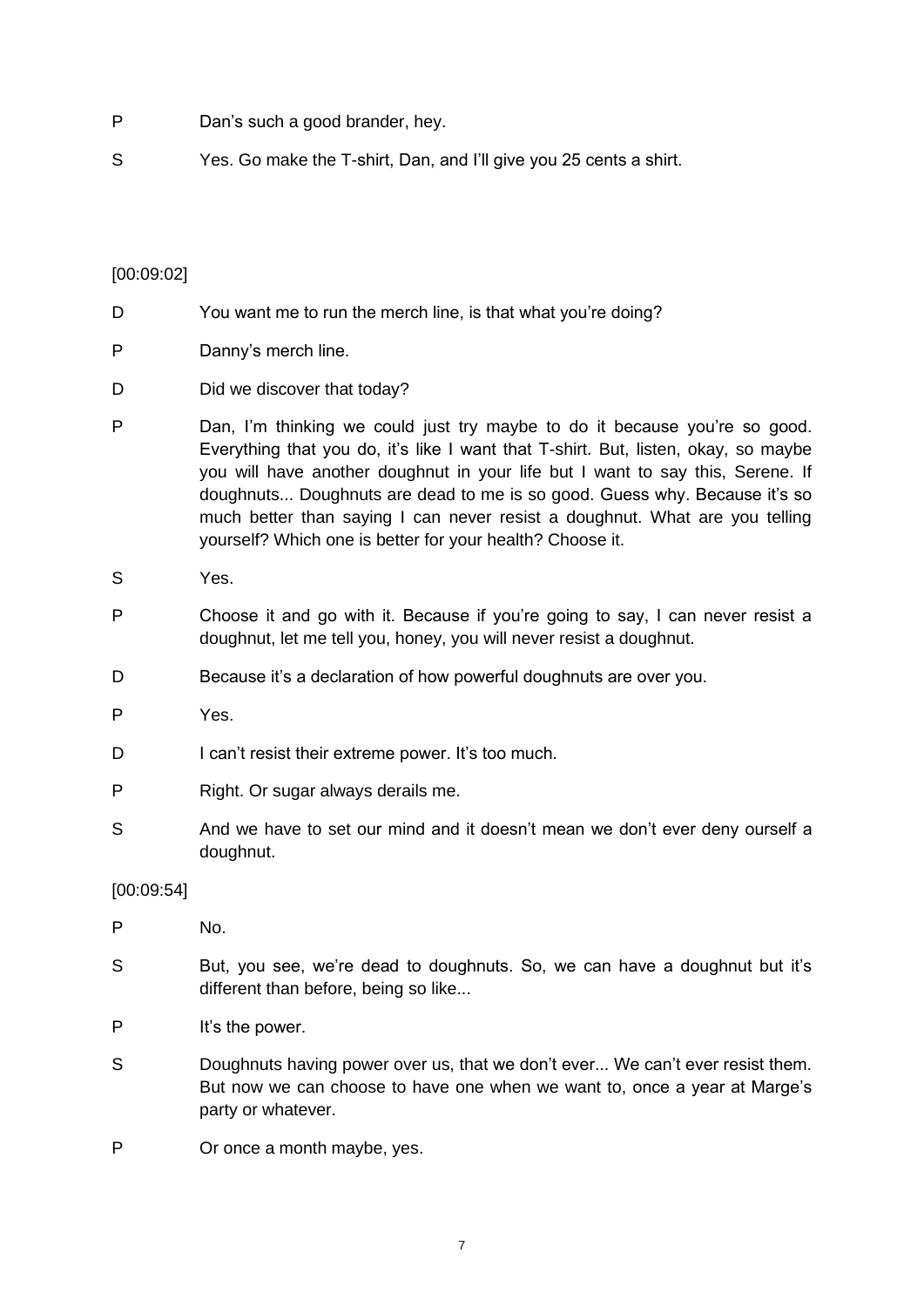- S Once very two months, whatever. But the thing is, is we're not going to deny ourselves doughnuts while dreaming of them. Okay, that's when we... That's when doughnuts have power over us. That if we... If we feel, okay, we're denying ourselves them but we're really dreaming about them. That's when we're not dead to them. Okay?
- P Right.
- S So, no, we're dreaming of Trimtastic Chocolate Cake and hiking with our grandchildren in the Grand Canyon when we're aged 75 plus.
- P I love that.
- S That's what we're dreaming of.

#### [00:10:44]

- P But isn't that a conversation you started in the last Poddy of the Puts with the conversation in our head, right?
- S Yes.
- P The Bible said, put off your old conversation. So, that's putting on an exact new conversation in your head because the old conversation was I'm just longing for a doughnut, I need one, oh, man, I'm going to drive Crispy Cream and I don't know but I might just let myself have this one because you know how much I love them. I mean, it's a conversation going on but that conversation, right, they're... Serene, the one you're having in your head about when I'm 75 I'm hiking with my grandchildren...
- S It's like Pearl the other day, and this might be a whole different poddy but you're like, hey, I'm almost 50, I'm going to take up Latin dancing.
- P Yes.
- S Because I'm into health.

[00:11:25]

- P That's coming on the Unshow.
- S Okay, that's coming out. Okay. So, we're setting our mind on the prize, on higher things. We're setting our mind on life, not setting our mind on doughnuts, and it says in Ephesians 5 to seek is another practical thing. Okay? So, we've done the puts, the put off, the put on, the put away and then we did the walking and imitating and now we've done the setting of our mind and now we're doing seeking.
- P Boy, you're like Pastor Serene.
- S I'm Pastor Sereno.
- P You should have a Power Point or something.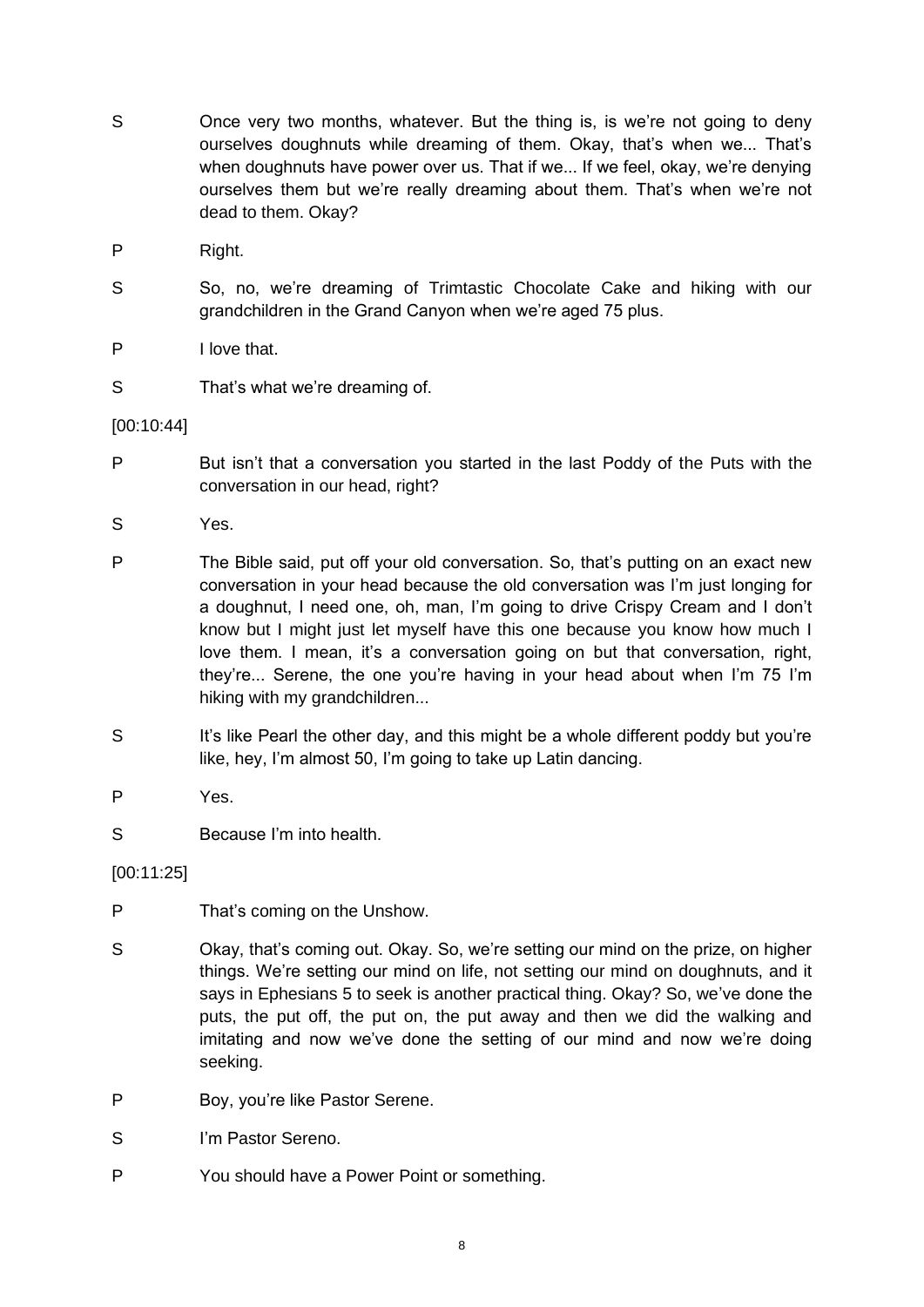- S It says to seek things above. So, let's bring it to the practical. Let's seek health, not Pizza Hut on our GPS when we're travelling. Seek health at breakfast Monday morning or dinner Wednesday night. You know?
- P Yes.
- S You can have a treat. It doesn't mean you can't have a cheat treat even but we're relaxed... Okay, even we can relax into the Aunt Marge's pecan pie or her special doughnut treats. We totally can do that. Seeking and setting doesn't ever mean that we can't be free.
- P Yes, that's so true because if you're too wound up in legalism, like I never, ever have that...

[00:12:37]

- S No, it's psycho.
- P It's so different to they're dead to me. When they're dead to me you've taken away their power.

S That's all.

- P But you can still enjoy them now and then.
- S Yes, because it's not our focus.
- P Just do not be a freaking legalist.
- S Right, it's not our focus anymore.
- P Sorry, mother, for my language, by the way.
- S But what we seek, we seek much greater long-lasting pleasure than a doughnut. Right?
- P Yes.

[00:12:58]

- S The pleasure of working with your body and not against it. Being a nice owner. If your body was a pet, you would probably be horrified how you would treat it, in the two senses of the treat.
- P Yes.
- S Right? We treat our bodies like... We just give them the rottiest of the chemical preservative junk. But we can also treat our bodies differently. When we give them treats, we can treat them helpfully.
- P And that does so much come back to identity too because some of us treat our bodies like that because we don't even feel worthy. It's like, well, you know, I'm sorry, I feel yucky inside, I don't feel worthy, I feel loathsome, I feel ugly, I feel abused, I feel abandoned and these are these things. So, you know, I'm just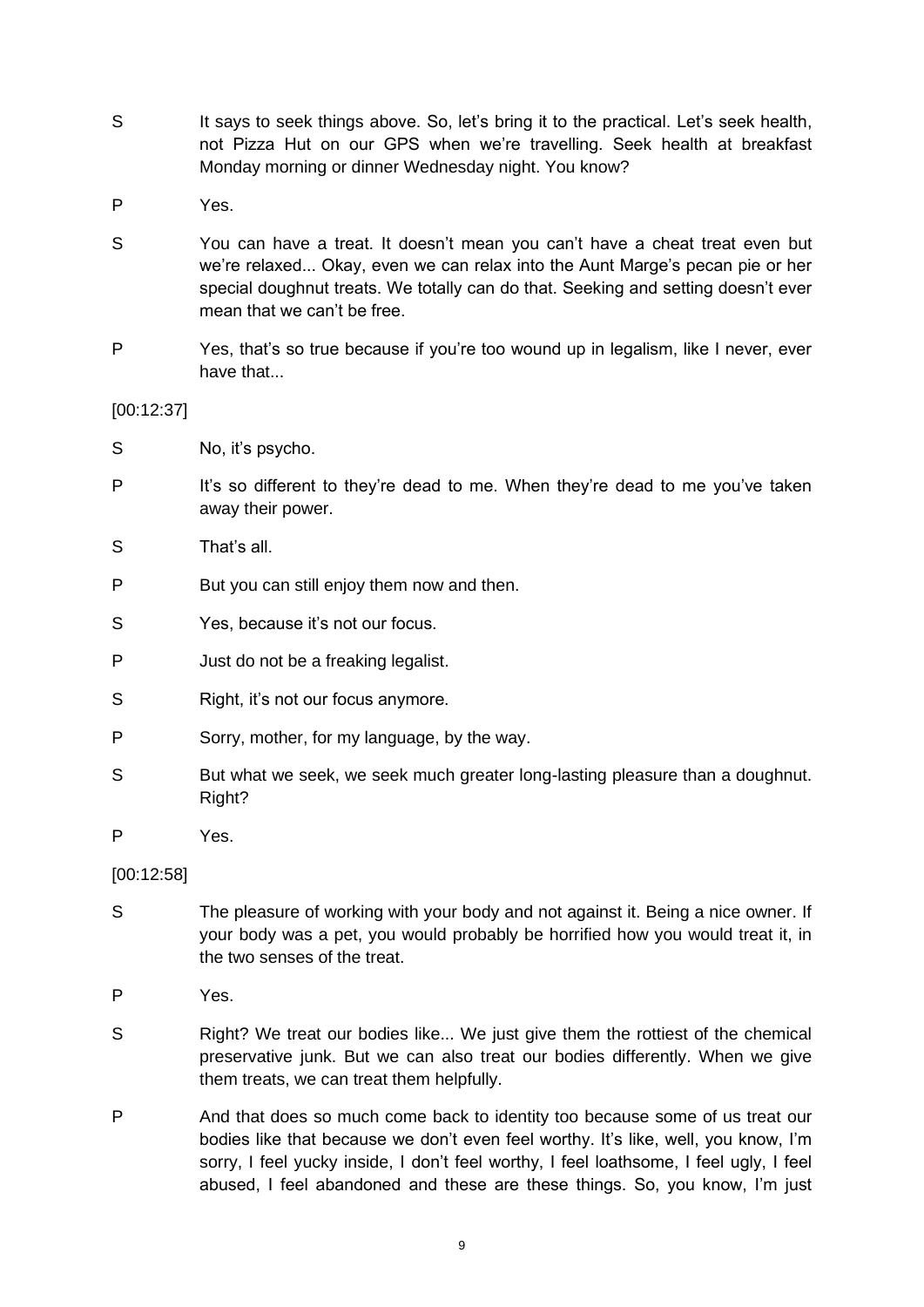going to fill up on Haagen Daz ice cream. But then there's the identity and then there's the truth that says God says I love you so much, I actually sing loudly over you. My love for you is so great. My thoughts are about you. He actually thinks about us. So, His love is so great, we have to treat our bodies worthy of His love. And, you know, I was reading this. I talked about this book, Cured, last poddy. He was going into some... He's a psychologist going into some studies about, you know, people with chronic obesity and how they do really well and then they self-sabotage and everything like that and a lot of it was from childhood abuses and sexual abuse and things like that. They just didn't feel worthy to treat their body right and it's like why respect it when I feel loathsome. I feel broken, I feel abandoned. And then he was talking about how it comes back to identity. When these women learned to change their identity, their health journey got right back on track and stayed on track.

- S Yes. And it's not work. It's not us having to try and be someone special. It's just who we are in Christ. And if you're not a believer, it's...
- P It's still a journey. You're still worth it.
- S It's just so much easier to see it when you don't have to work for it, when it's just given to you as a gift, right? You know, in Colossians 3 also it says... I love this. This is another... Instead of put away, this is lay aside.
- P Okay.
- S It says since you've laid aside the old self with its evil practices and have put on the new self which is being renewed... I love this, renewed to a true knowledge according to the image of the one who created him. So, we have now the truth, that we have a new identity in the image of the one who created us. Right? He created us for life, He didn't create us for death. He created us as whole, not broken. He created us as loved, not the unloved. Right? So, again, I love those words, the lay aside. And then later in the same chapter it does the puts again. It says put on love. So, let's choose the right outfit to put on, spiritually and physically. The one that looks good on us. The one that flatters us. It's the garment of life. We choose it physically, we choose it spiritually and now we have to chuck the other one away. Right? We don't just leave it lying around. You know, Pearl, if you decide that something was all like gross, an outfit.
- P I don't even give it to goodwill, I put it in the garbage.
- S Yes, you chuck it away.
- D I'm right there with you.
- P Sometimes I think I don't want anyone in Goodwill buying this.
- D I don't need an assignment. Not going down anywhere.
- P Hey, you're listening to the PODdy with Serene and Pearl and I'm Pearl and who are you?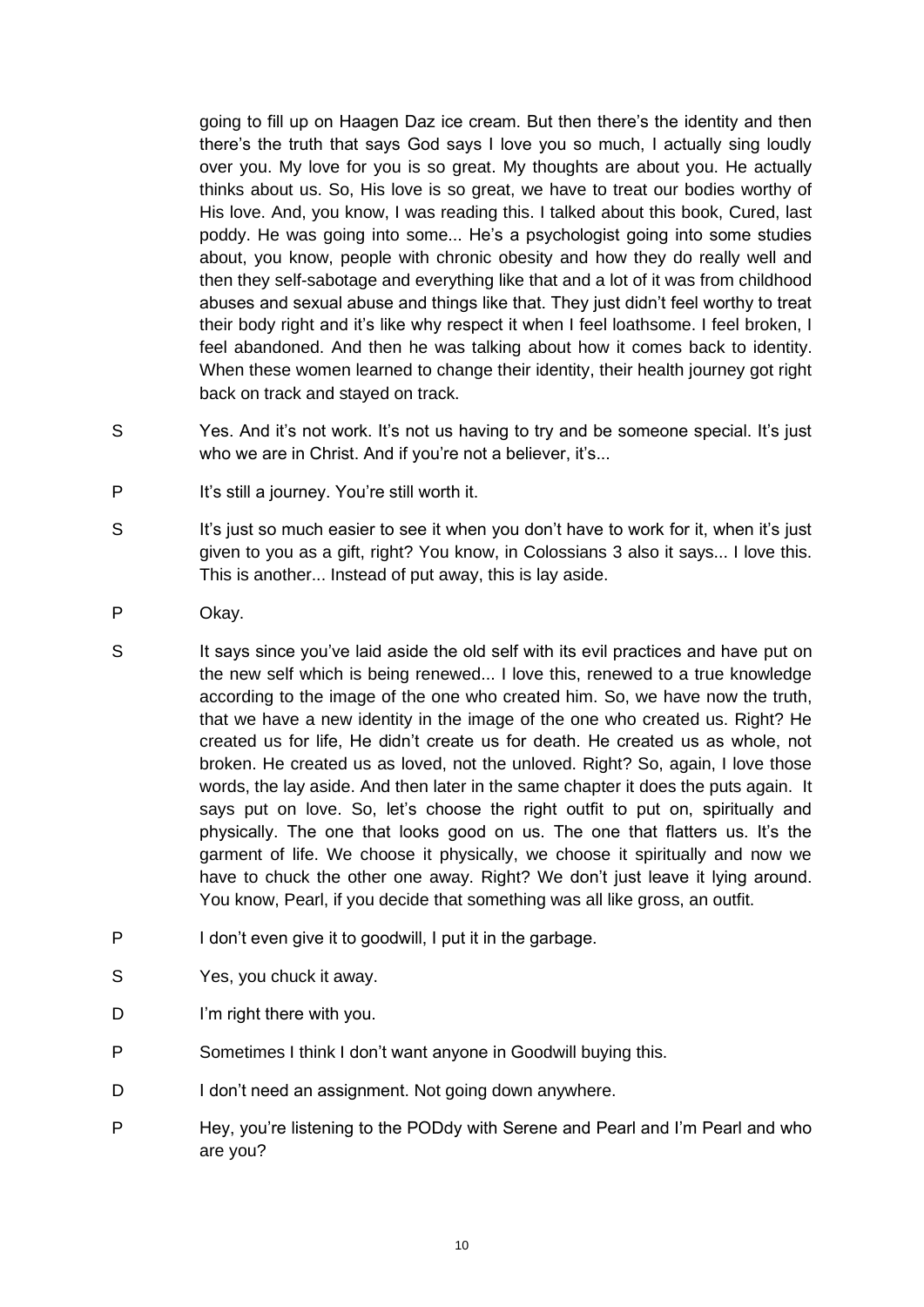#### S I'm Serene.

P Molekule destroys pollutants that other filters collect, and that's the truth, because outdated hepa filters collect larger pollutants but smaller ones like viruses and volatile organic chemicals, you know, normally known as VOCs, they can slip right through. While they may seem small, these tiny particles are a big deal to allergy and asthma sufferers but Molekule, they use breakthrough science, never been done before, to break down these pollutants on a molecular level and we have noticed the difference here in our poddy cabin.

#### [00:17:16]

- P Serene, you said something. You also said viruses. Very interesting and very timely, at such a time when we want our immune systems to be strong and we don't want little viruses. You know, we don't have to be afraid of them but let's do our job and keep them at bay. Molekule air purifiers don't look like traditional air purifiers, they don't act like traditional ones either. They're beautifully designed and not only is the technology inside revolutionary but the units themselves look sleek and modern for your home.
- S It's not like a big honking refrigerator in the corner of your home.
- P And making a big honking noise. It's not like that.
- S Yes. Now, let's get into a bit of the science about how Molekule destroys airborne pollutants on this molecular level. It was developed over 20 years ago by a director of the Clean Energy Research Centre at the University of South Florida and Molekule's filtration system and proprietary photoelectric chemical oxidation, which is PECO, technology can break down pollutants to their basic harmless components. It's a technology that's been personally effective for us here but verified by science and, most importantly, been tested by real people. The testimonies that Molekule has started to collect are unbelievable.

#### [00:18:29]

- P People saying, oh, my goodness, I had a first night sleep where I breathed easy for the first time in like 15 years.
- P Stop breathing contaminated air. The American Lung Association says more than 140 million Americans are living with unhealthy air. You don't have to be one of them.
- S Not me.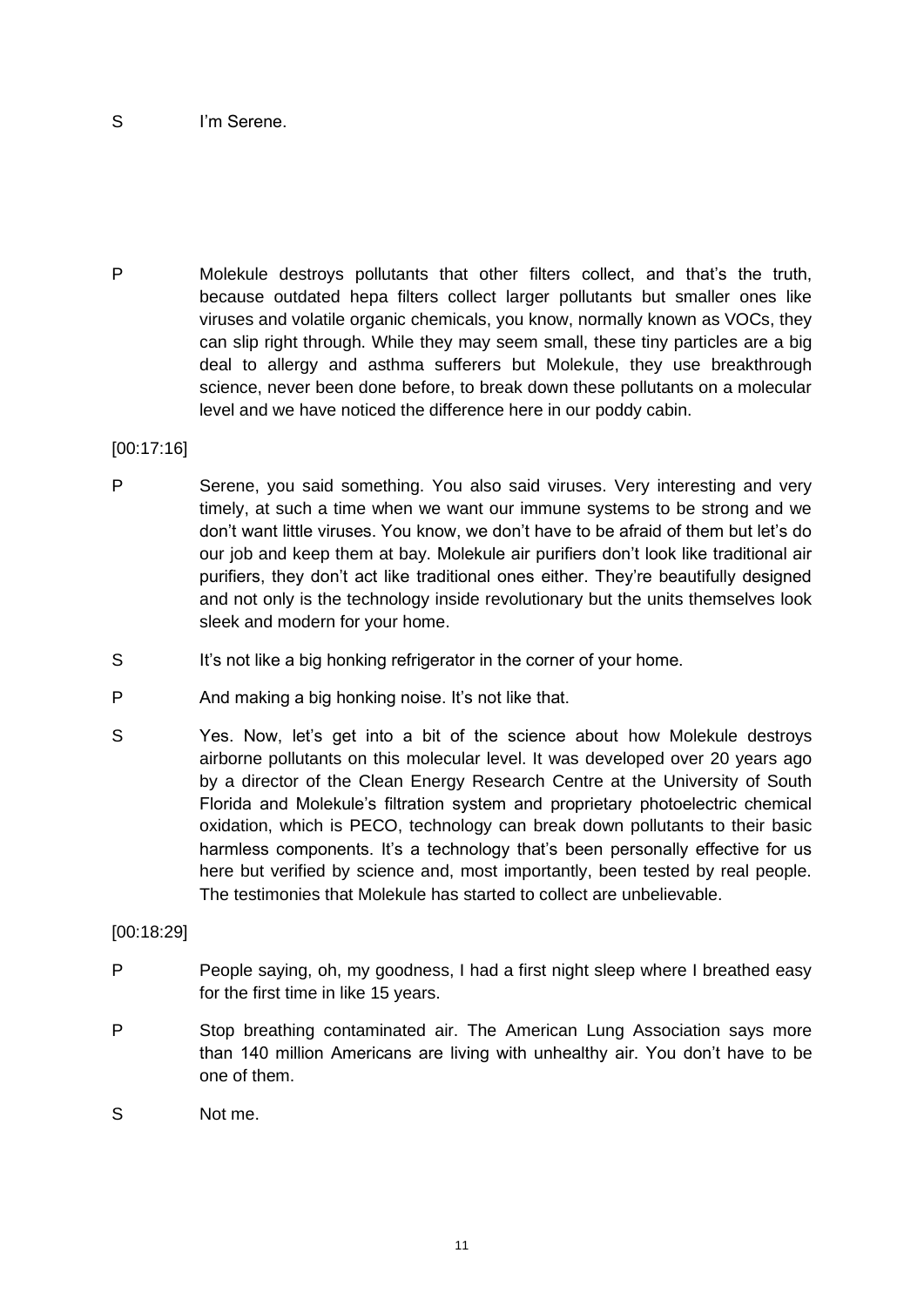- P Molekule's breakthrough photoelectric chemical oxidation technology destroys allergens, bacteria, mould – mould is a big one these days – viruses and volatile organic compounds at the molecular level, leaving behind truly clean air.
- S And you know what this is a beautiful thing for? People that have a lot of little children in the home too. You know? Just little babies with all of that compounding in their lungs, I'm so excited to have a Molekule myself. Air purification for the whole home is what Molekule stands behind. You know, they have large units for large homes, have little units for people that are single and just have a one-room apartment.
- P They even have the Air Mini for very small rooms. So, it all depends upon what you want and where you spend the most time. You can now choose the unit that's best for your space or create a bundle to provide an air purification solution for your entire home, office, workplace.

#### [00:19:41]

- S For 10% off your first air purifier order, visit molekule.com and enter trimhealthy10 at checkout.
- P That's 10% off your first air purifier order. So, visit molekule.com and enter trimhealthy10 at checkout.
- S This is the PODdy with Serene.
- P And Pearl.
- S Get it right, it's P- O-D- D- Y.
- P When do we get to speak about vagus because you just said put on love and I thought that was a good...
- S So, I'm just going to give the rundown, okay, because I love how practical the Bible is and, you know, even if you're not a believer, you can take these practical points.
- P Yes.
- S Put off, put away, lay aside, put on. I'm just kind of doing them in order of how I feel like it naturally happens.

#### [00:20:32]

- P You go, Pastor Serene.
- S Set your mind, walk in it and imitate.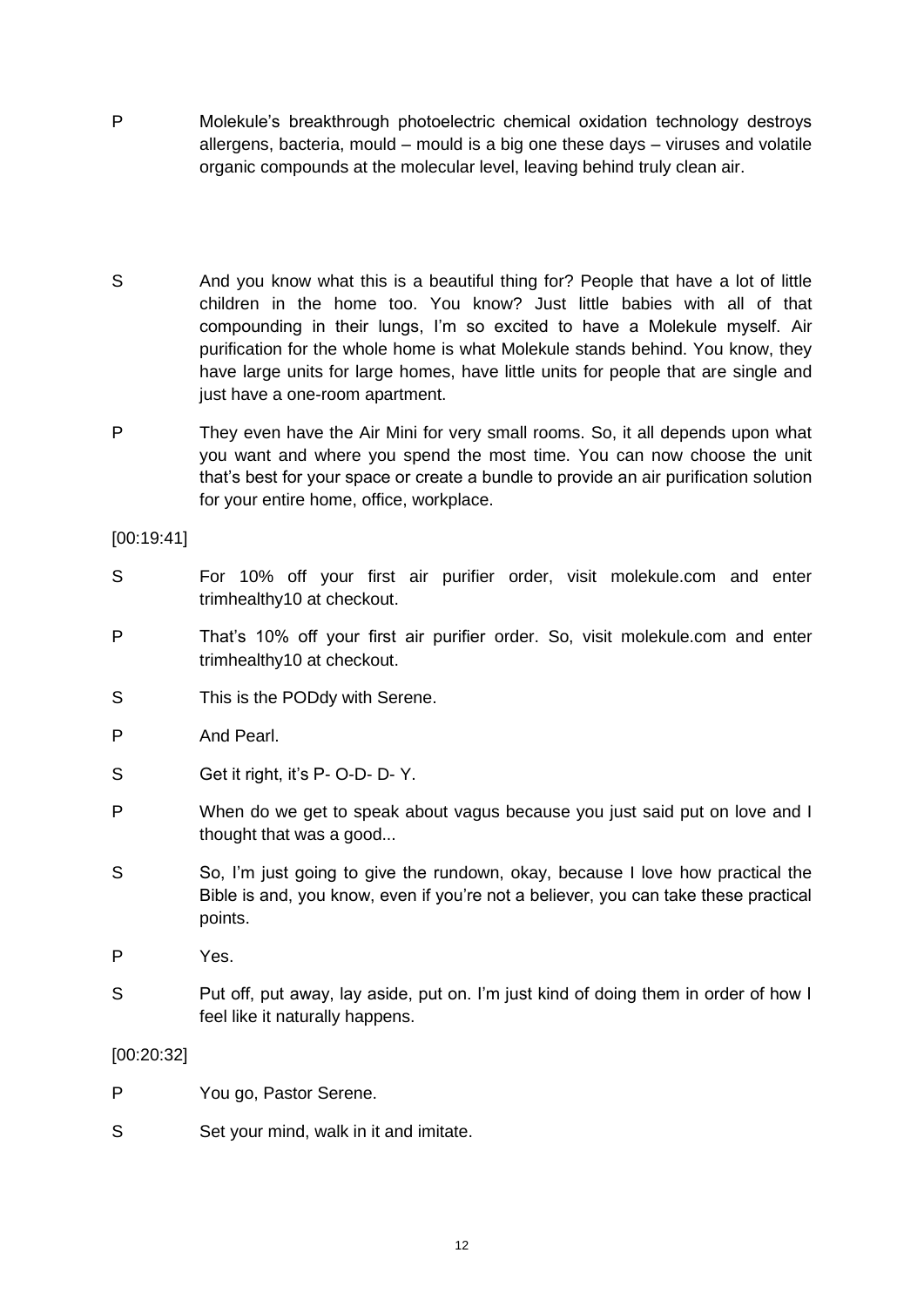- P Yes, that's so good. I love that. We're not left to our own devices. I don't know, I'm just speaking for myself here. Maybe you in your head, you got it all together and you don't need this guidance. I'm so thankful for the Bible because without those directives there, my thought life would be such a mess. I wouldn't be... And I'm not a perfect person but I wouldn't be the overcomer I am today without those directives right there.
- S Well, it takes away all the confusion, right? All that's left is just obedience and that's simple.
- P Yes.
- S It's no confusion, it's just following. It's imitating, one foot in front of the other, walking in the journey of life.
- P I know, but what it says to me is all the nature that you thought, well, I'm just this way. The Bible basically says... And I'm sorry, Mother, for my language today, it's just coming up gurgling, all the almost cuss words but they're sort of Christian okay cuss words, it's like it's all crap, right? My children don't like it when I say that. I say crap when I'm with Serene. But, you know, I used to think, well, I'm just a warrior, that's my nature. I'm just a fearful person, that's my nature. I'm a sort of glass half full person. That's my nature. I used to call myself a melancholy... You know, how you go to sign those little things and just, yes, no, I'm just a bit negative sometimes. It's just the way I was born. Look, I'm a realist but all of those things that I thought about myself I've actually had to put off and I'm so glad I put them off. I'm so glad I've put them off and now I'm throwing them far away because they weren't my true nature. My true nature is not a spirit of fear, it's love and power. My nature is power. My nature is to overcome. My nature is to be positive. My nature is not to be a realist, my nature is to be one who says let's do the impossible.
- S I love it.
- P And that's all scripture. Thank you, God.
- S And I want to continue, that all these practical things, it's so easy because we don't even have to use our strength to do them because the beautiful thing is... You know, he says to walk in love, to walk in His ways, to imitate. We walk right into His grace, now which is not a slimy slippery unmerited favour because it says that Jesus grew in grace with God in men. Now, if Jesus is the perfect spotless lamb, how can he grow in grace?
- P I don't know.
- S He can't because He already was perfect. So, grace, I'm finding out now is... The true meaning of grace, and I may not be saying it properly in the way paraphrasing it, is His ability and power on our behalf to enable us to be who He is calling us to be. It's grace is His strength, grace is His enabling power to be that person, to fulfil that identity. That's grace.
- P Love that.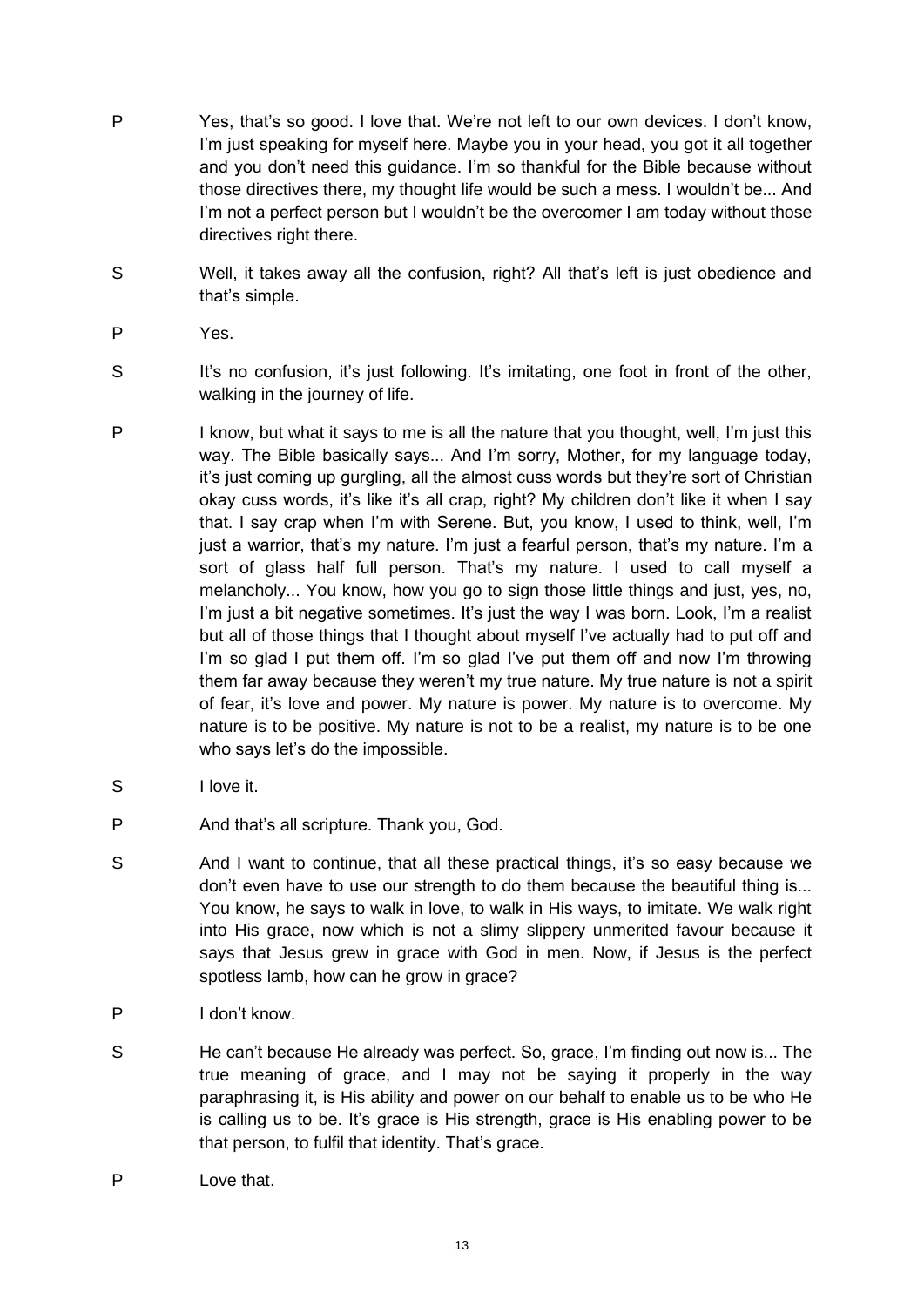- S So, it's His strength to give us everything that pertains to life and godliness. We don't walk into legalism with this, like, oh, no, I can never ever have a doughnut because I'm dead to doughnuts and it's all a big bunch of... No. We walk into grace, into His life, we don't just work harder at this thing. We don't just be determined. We surrender. We surrender to His perfect ways, to His true truth, to His grace, to His life. This is His ways, this is who He created me to be. This is why it's so easy, because I was made for this and He's giving me the strength to do it. So, the emphasis is not on me working hard, it's surrendering to His ways of life.
- P Coming to your older call, Serene, I'm down at the front and I am saying, yes, please.
- S So, I'm going to be weaving between a spirit and a tent, a physical tent as I continue to rant and then I want you guys to just all fly and I want to hear from Dan Dan and we're going to talk about the vagus.

### [00:24:42]

- S But it is... I want to... The reference is II Peter I:3, Pearl, where it says, God, through His divine power, now I believe that's the grace there, gives us everything we need. Everything we need. That means everything we need, the willpower, the everything we need that pertains to life and godliness. So, it says there that God will give it to us. There is...
- P Hang on. What's so funny is watching her read through this book. Did you start writing at the back of your exercise book?
- S Yes.
- P Because I've been watching you turn the pages and she's turning from back to front and now she's turning it upside down.
- S Upside down, reading from the side. When we wrote the first book, Trim Healthy Mama, we wrote our thoughts on paper plates and we wrote them in circles. They were circular points.
- P You just reminded me of that.
- S Change. We all want this change but some people think change is work, change is work. No, it's not, it's surrender changes faith. Change comes from belief and the actions from that flow out of us because of the mindset change because a belief in faith is a whole new mindset, is a mindset of resting. The works flow, the actions flow.

[00:25:49]

- P Yes.
- S They're not forced out with pliers and dry heaving miserableness. That's when it's all focus on us, focus on us being better.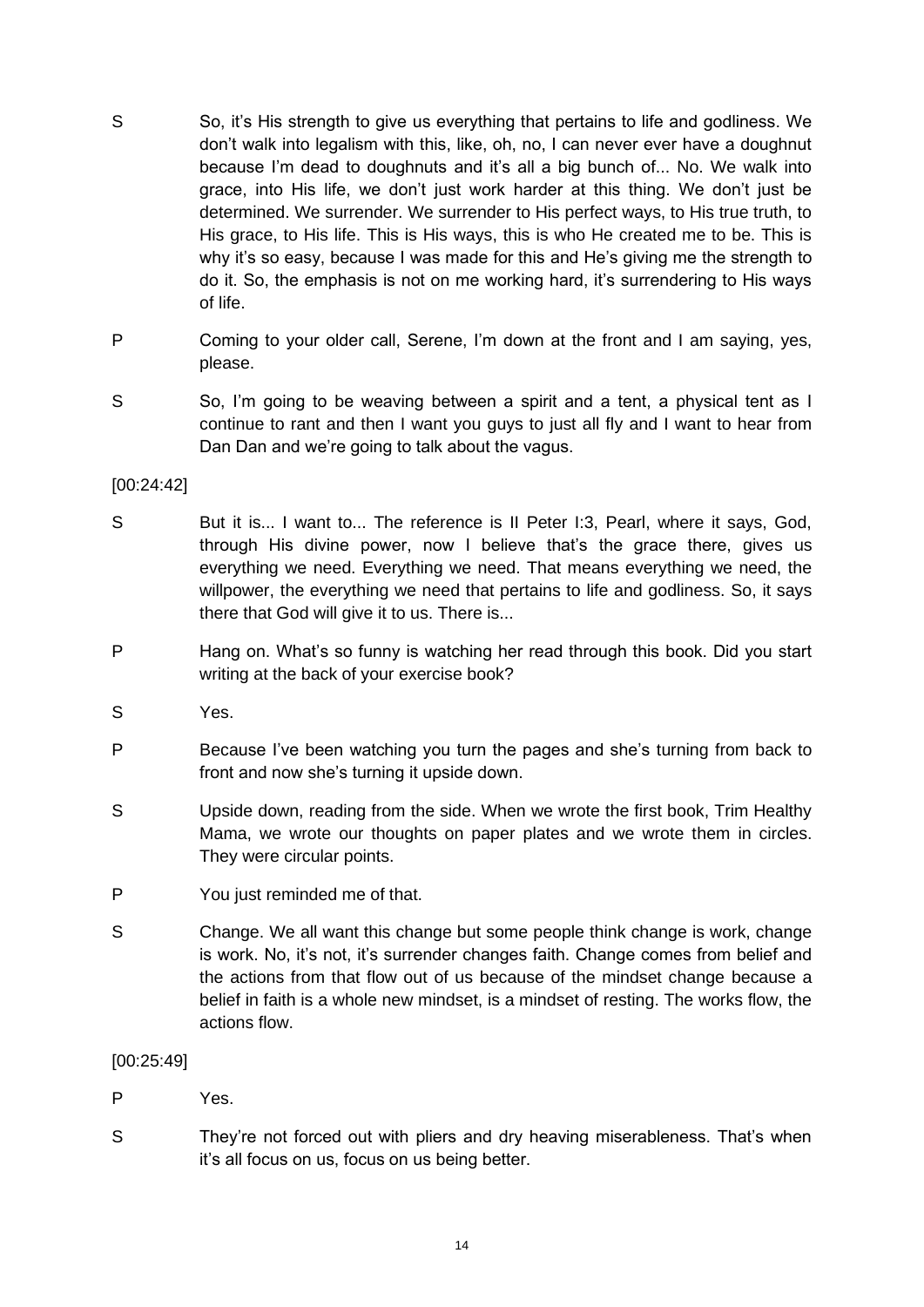- P Yes, I have to, I have to, I have to get up at four and I have to do that and I have to make two weeks' worth of menus and I have to and, oh, my goodness, this is hard. But, no, that's not what you're saying.
- S No, they flow.
- P It's just surrendering to a new identity.
- S Yes, surrendering off of our old ways and resting from our shipwreck life. Resting now. Imagine we're on the sunny shores, the firmgroundedness of His life. We're resting there and it's like, this is the way, this is where it works. This is where I receive life. It's just... You know, it's right there, the truth we obey and we just walk in His enabling grace, His power. It's amazing. And so I want... You know, I was reading all this stuff about searching and all that stuff and I just wanted to make sure people aren't going to get the legalist side of it. So, we didn't even have to make the clothes. I think I said it in the Poddy of Puts Number One. We didn't have to sew the clothes to put on this new... He created them for us. So, it's like less even works. He wants us... You know, emotions, we think that when it comes to the world, that, okay, I'm angry, I'm an angry person or I'm a negative person, so, oh, I'm going to have to work on being gentle, work on... No, they're called gifts. They're gifts of the spirit.
- P Yes.
- S They're gifts He gives to us. We don't even have to create them.
- P He sewed gentleness for us. He sewed that outfit for us, we've just got to put it on, right?
- S Okay. So, I believe, when it says in Second Peter that He gives us everything that pertains to life and Godliness, when we're walking in His grace, in His enabling power, letting Him do the work, I don't believe that we have to try so hard for willpower because I just believe that He's going to give us that emotional strength.
- P When I'm inspired and when I know who I am and when I have an identity, I don't really require willpower, because it's just something I do.

# [00:27:45]

- S Yes. Our assignment is just to put it on. Put it off, first, all the old junk. Put it on and wear it and He'll do the rest because I love how it says... You know, in the Bible, Pearl, it says how we are His workmanship. We are His workmanship. He's the one working on us, not us working on us.
- P And then the next part of the verse is... It's just coming like to me in downloads, Serene, the way you're presenting all this. We are His workmanship. Created for good works in Christ. That means, okay, let's try and do... It never says try and do good works. It says created for them.
- S Yes.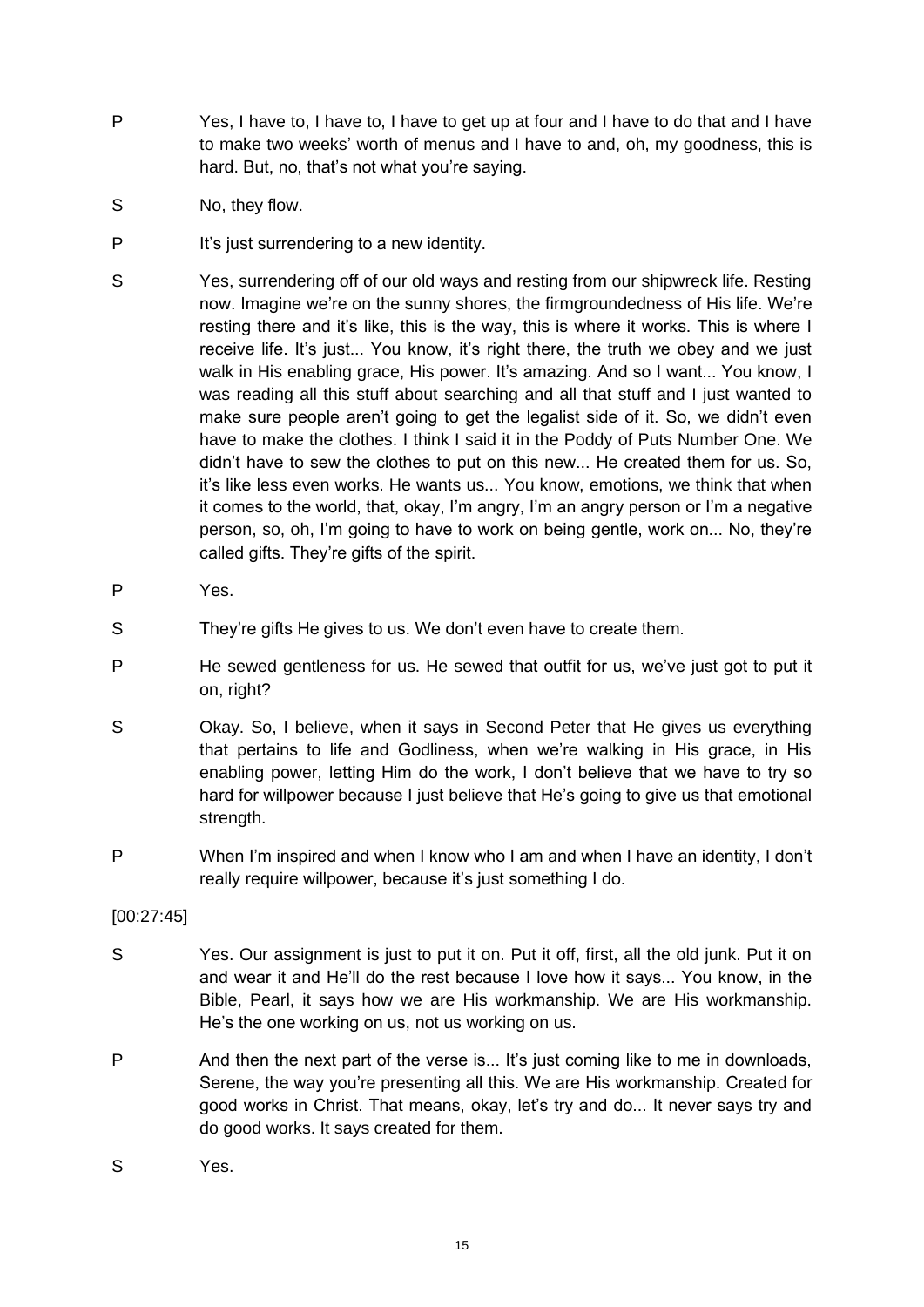- P So, if we put this in the life, right, everything, our tents, we actually were created... You listening right now, you were created to rock this health journey.
- S Yes.
- P You were created to do it.
- S So, it's going to come easy. It's going to flow. And I love how it says that He prepared beforehand that we should walk in... It was His plan all along. It was His plan all along.
- P Yes, we all just lost the plot. We all became that sheep. He's just got to take us out of the brambles and put us back in the green pasture and say, here, eat this wonderful, wonderful, wonderful good green grass, it's so awesome.
- P Hey, you're listening to the PODdy with Serene and Pearl and I'm Pearl and who are you?

#### [00:29:00]

- S I'm Serene.
- P Everlane's timeless essentials are just what you're looking for. No frills, just quality. Actually, that's what I noticed, Pearl, when I looked at their whole catalogue online. It isn't like all like super super fancy but it's just beautiful quality, classy quality. They make premium essentials, premium clothes using premium materials.
- P And you don't overpay. Everlane wants you to know what you're paying for and why. So, they tell you their real costs and are radically transparent about every step in their process from the materials they use to the ethical factories they work with. No matter your style or preference, Everlane's clothes look better, they cost less and they last longer. Because Everlane sells directly to you, their prices are 30% to 50% lower than traditional retailers and I can vouch for that because I've done both. Essentials like their cotton crew T-shirt are exactly what they should be. They're versatile. They're simple.
- S But their cotton feels softer. There's something about it.
- P I know.
- S Hey, 100% grade A cashmere you can get from Everlane. Cashmere, by the way, is one of the warmest fibres out there. It's so soft but it keeps you even warmer than sheep's wool.
- P For winter, wow. Quality cotton, sustainable silks, they have wool, they have premium Japanese denim made at the world's cleanest denim factory, Italianmade leather shoes, I mean, this is like the best from all over the world. And outerwear made from recycled water bottles.
- S There's one for us greenies.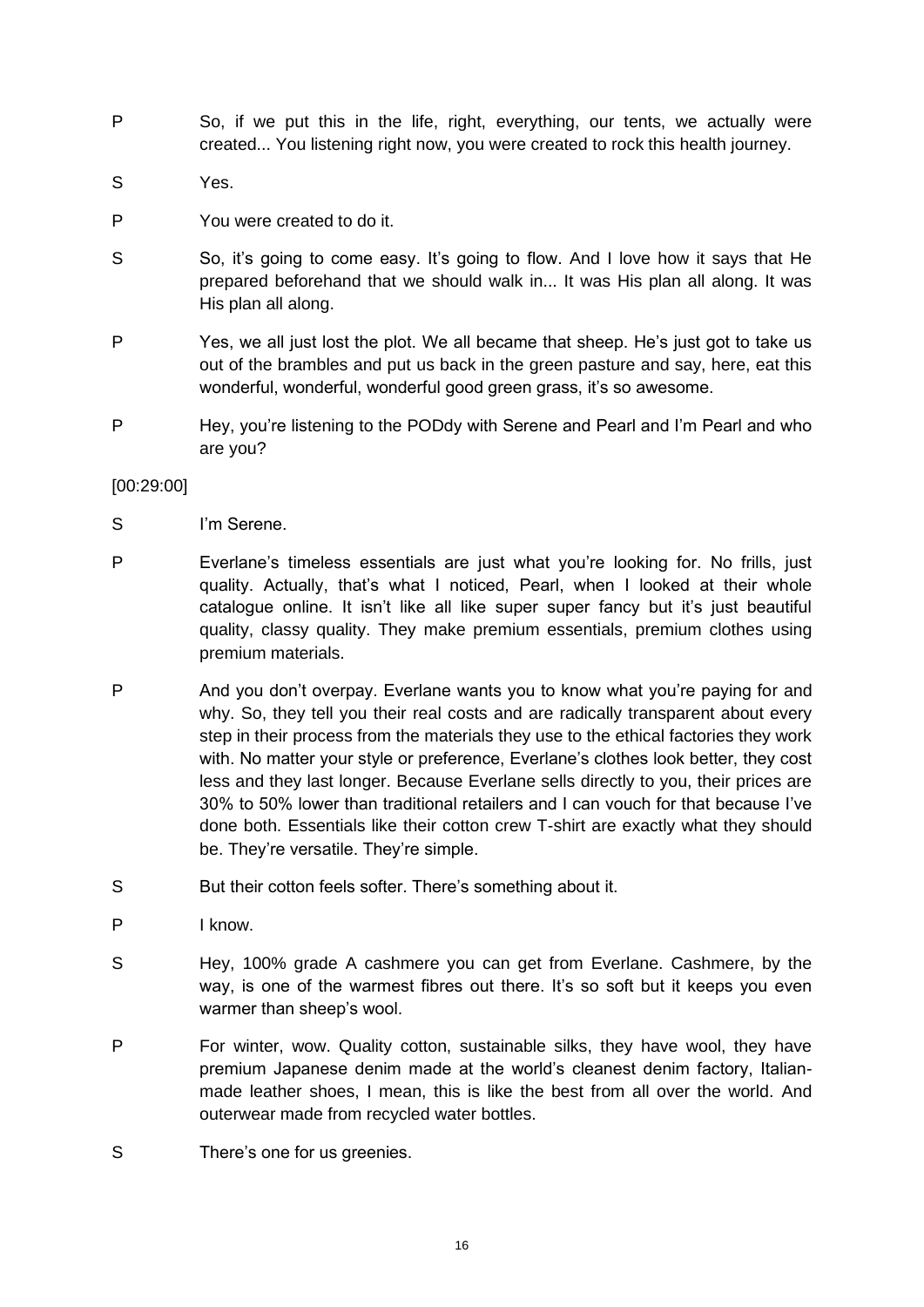- P Perfectly fit Oxford shirts.
- S Oxford shirts.
- P And right now you can check out our personalised collection at everlane.com/trimhealthy plus you're going to get free shipping off your first order. That's everlane.com/trimhealthy. Everlane.com slash, you know it, it's trimhealthy.
- S This is the PODdy with Serene.
- P And Pearl.
- S Get it right, it's P- O –D- D- Y, One of my main points in here was, you know, I was going to remind Pearl to talk about the vagus, our trip to vague, right, but I've actually moved past it but I want to say when I was talking about when we walk in things, because that was one of my points, to walk in it, the main thing was walking in love, right? And I wanted to say that's not just hoogly boogly spiritual, oh, walk in love. No, there is something so physical tentish about this and Pearl's going to bring it right now.
- P Well... And, I guess, you know, you wanted me to talk about vagus. This is coming in more depth in our book, I'm That Girl, but you said... The Bible says to put on love, right, and this is so to do with our health journey, so don't think we're going too, you know, Sunday school hour here. Reading in this book, Cured, that I was talking about last poddy by what's his name now? Dan, you looked him up. Jeffrey somebody.
- D **Jeffrey something. I'll find it.**
- P He's looking at all the different aspects of what science is finding.
- D Jeffrey Rediger, MD.
- P Yes, MD. Of what science is finding that heals our body when it's to do with what we can personally do. Putting the whole medicine aside, the way we think, the way we talk, all these things, what heals us, what truly heals us. Aside from medicine, what heals us?

#### [00:32:33]

P So, they've just come to find out that this nerve, it goes... It's called the vagus nerve. Some of you might be familiar with it. It goes from our brain right down to our gut and it's like... You can think of it as a thick power pull and it's taking messages from our body to our brain the whole time. When it is stimulated, it regulates all the systems in the body. So, it turns down inflammation, it turns down disease. It raises the immune system, it lowers blood pressure, it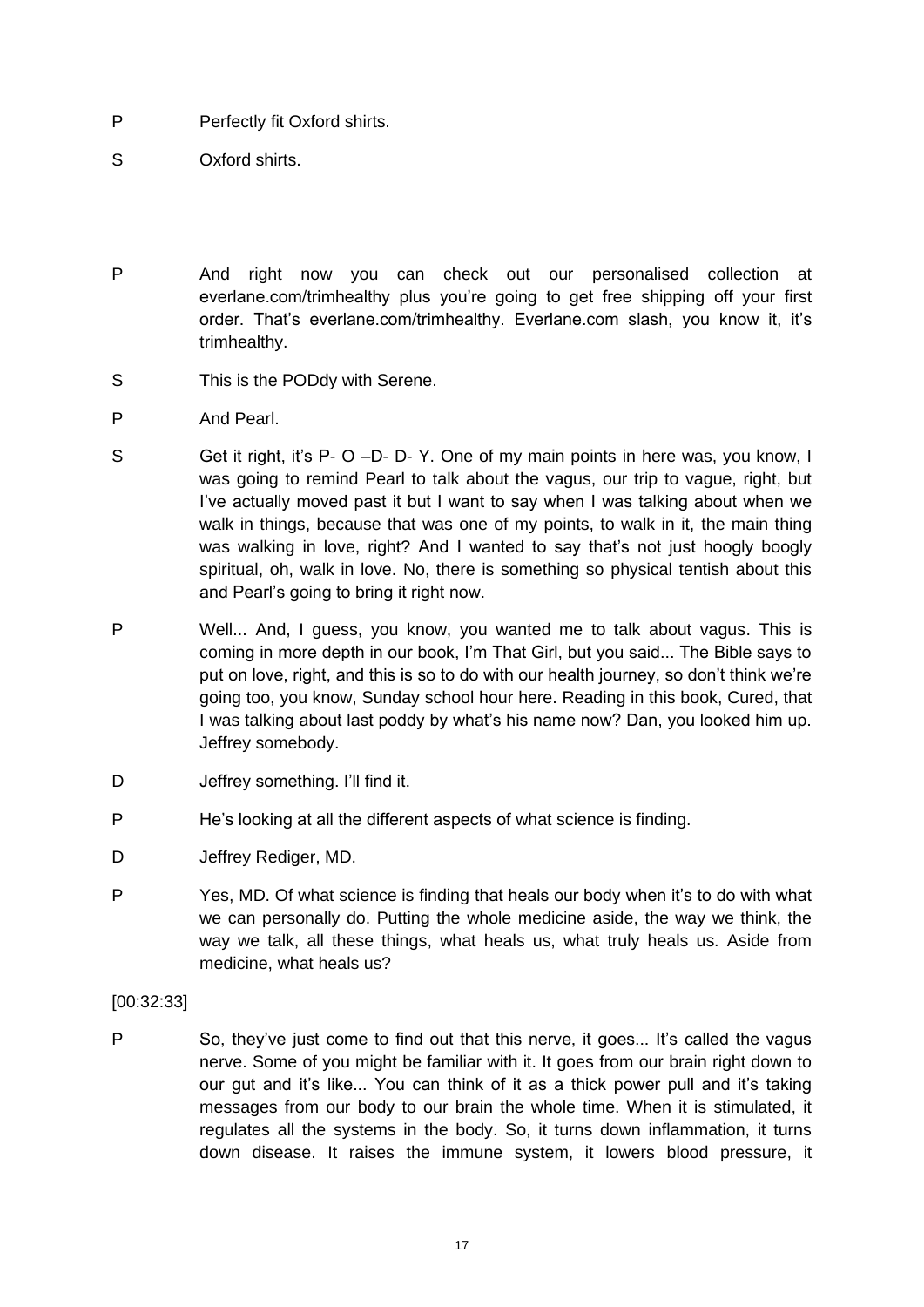significantly lowers pain. This vagus nerve is the healer of the body. It is huge. It prevents organ damage.

- P I mean, the things that they have found out about it. So, of course the medical community, now that they've just started to understand about the vagus nerve, you know, they're trying to do all of these studies on it. They've got clinical trials. They're actually trying to use electric shock therapy right now with pulses to turn the vagus nerve on. For people with debilitating pain and, actually, those trials are going super well. Like people with crippling arthritis, they're having their vagus nerve stimulated by electrical shock therapy and they're doing so well. But they found out that there's something that turns the vagus nerve on that's bigger and better than all the rest. What can turn it on is deep relaxation, like breathing slow, breathing in and out, but greater than that, even scientists are accepting this and saying this is it, what turns the vagus nerve on is love.
- S No way.
- P Love.
- D Epic.
- P When we love... And it's micro moments of love. They're not saying...
- S I've got goosies. I've just lots got the goosies.
- D And this is the digestive nerve.
- P Well, it goes from your brain, and it is to do with your gut, it goes from your brain to your gut.
- D That's what the doctor that worked with me waxed eloquent on was the vagus nerve and how stress puts you in fight or flight which turns off the vagus nerve, because you might need to draw a sword and go to war.
- P Right.
- D But when you live in that state of fight or flight, it wrecks your gut.

#### [00:34:36]

P We want the vagus to be on. So, it's not like necessarily falling in love and the big crush on somebody and I feel these love... You know, I want to get married to that person because I love them. It's not necessarily that although that's part of it too. What they say that stimulates the vagus nerve the most is micro moments of love which are just consciously loving and receiving love from maybe your family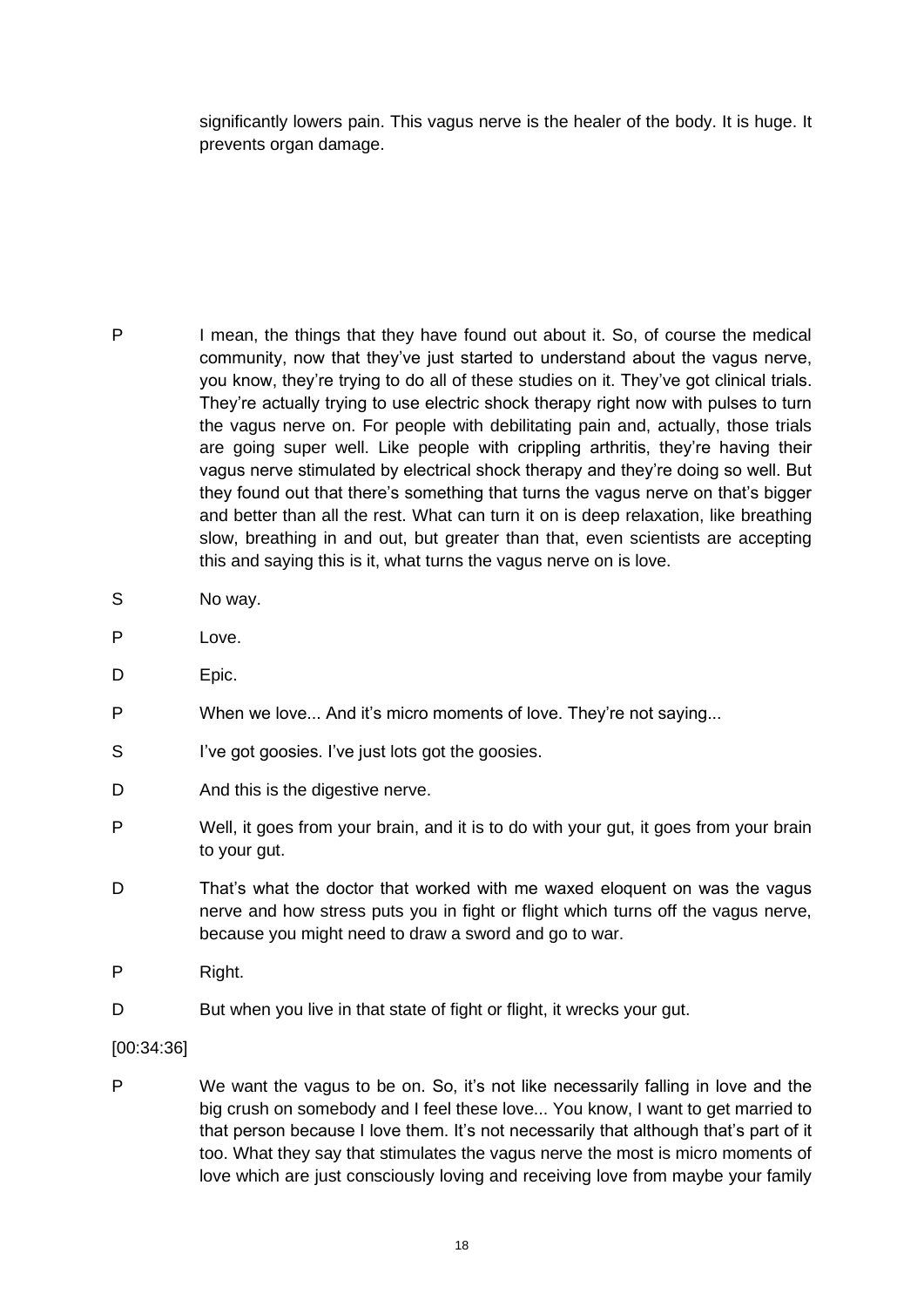members but they said even people you don't know. You can actually have moments of love with like the person in the grocery store. The one that's bagging your groceries, you can look them in the eye, smile, actually feel love for them and show them love. The woman on the street strolling her baby, you can have a micro moment of love with her. So many people. And this stimulates your vagus nerve and it heals your body.

- P And I was thinking, man, that's great. You know, this Jeffrey MD person, he was talking about all of that and I thought but, wait, it just downloaded to me. Who's love? Who's the creator of love? The Bible says God is love. Whoever loveth not knoweth not God, for God is love. And then it said, beloved, let us love one another. Right? Because the ancient wisdom just comes full front on and beats science and now science is catching up, right? We have to love. We were created and literally designed for love and we can't go outside our design.So, that's why all these diseases are here. I'm not saying it's a formula, you know, love and you shall never get sick, but it's science.
- S Well, the reason why it's not a formula is we cannot drum up love of our own accord because flesh doesn't love.
- P Yes.
- S It's our spirit renewed, our mind renewed by the spirit. Because if we're not in connection with God, we cannot truly love. We may think it's love but maybe it's lust or maybe it's a selfish form of love, like what can I get out of this, or maybe it's a... You know, you never know but when it's just born of the flesh, there will always be a sin or a perversion, something attached to it that's not true love.
- P Right.
- S So, only true love comes from God, so it's nothing we can drum up, so it cannot be a formula. It's by abiding in the vine.
- P It's true. And the more I thought about it... You know, I was reading this book and then I thought about the bigger picture which was God's love which we don't even have to wait for the micro moments, it's totally on tap. Instantly accessible. His love, it says, the steadfast love of the Lord never ceases, never ever stops. I went to bed and I was... I went to sleep and I was just ruminating on these scriptures all night and I just felt like my vagus nerve must have been full on to the max, like it was gushing through my body. Like for God so loved the world that He gave His only son. I mean, the scriptures on love, and even telling us to love one another, but His love for us is never-ending.
- S And you know how it tells us to love one another, right? And it tells us to put off and put aside and lay aside and all this stuff. It feels like something that we have to do. No, it comes from him, right. So, it's not like we have to try now and love one another. You know, why do we love Him? Because He loved us first.
- P Yes, that's what the Bible says.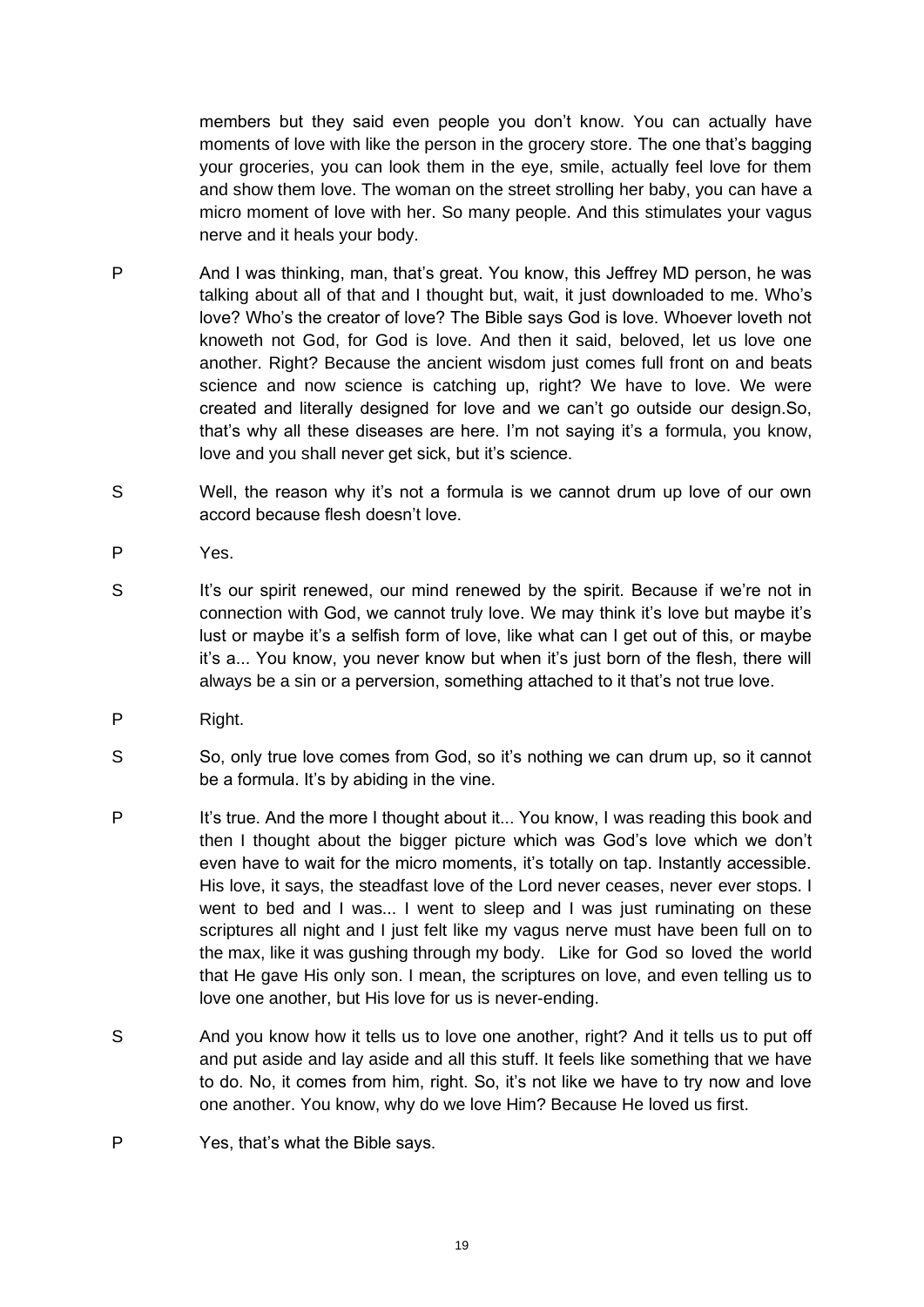S And so basically because He loved us first, He filled us with this love. We respond with love. So, when we're filled with the love of God, it's just natural to respond to those around us with love, so it never works.

P I know and I love it but... This was huge to me, Serene, and I believe that, you know, we're growing. Like all of us here on this poddy, Dan, you and I, we're growing and learning more things but even up until that moment, I didn't have the download of that. You know, I... It's another identity thing but I considered myself an introvert and I sort of wore it proudly because when I'm out and about, I always say, well, I'm awkward meeting new people. That's my thoughts in my head. That was my identity – I find it hard, I'm not natural. You know? I can do things online and I can do things in this PODdy because I'm sitting with you, Serene, and I'm comfortable with Dan and Lesley and John but new people, I'm so awkward, right?

#### [00:38:44]

- D Social anxiety.
- P Yes, all of that, I wore it. But, guess what, how am I really going to show love when I'm out and about, because I was wearing that. It was just preventing me from turning on my vagus nerve and from blessing other people's vagus nerves and from healing one another. We heal one another by loving one another. I was being selfish and it was hurting me. It was hurting my health. Now I just want to give out all day. I don't care that I used to consider myself an introvert. I can go out now and I can go to the grocery store and I can look in someone's eyes and I don't... I used to like, don't talk to me, I'm going to run out here, I don't want to talk to you.
- S Or they saw me, no, no, they didn't see me, quickly go down a different aisle, I don't want to talk.
- P Totally. Like especially if it was like a Trim Healthy Mama. Oh, they're going to think things about me and they're going to think I'm not perfect and I want to run and I don't want to talk to them, you know.

# [00:39:33]

P And now I'm like, but how can I show that person love. It's like I want to. I'm just so excited about this. I just want to say one more thing, and it's interesting, it just came into my head right now. You know, they say that people that have been married a long time, if the woman dies... I thought about this with my husband the other day and I have to talk to him about it quick. I don't want to die before him but if we're really old and I do, he's going to have to stay social and love people because they say that a man that is left to himself, especially a man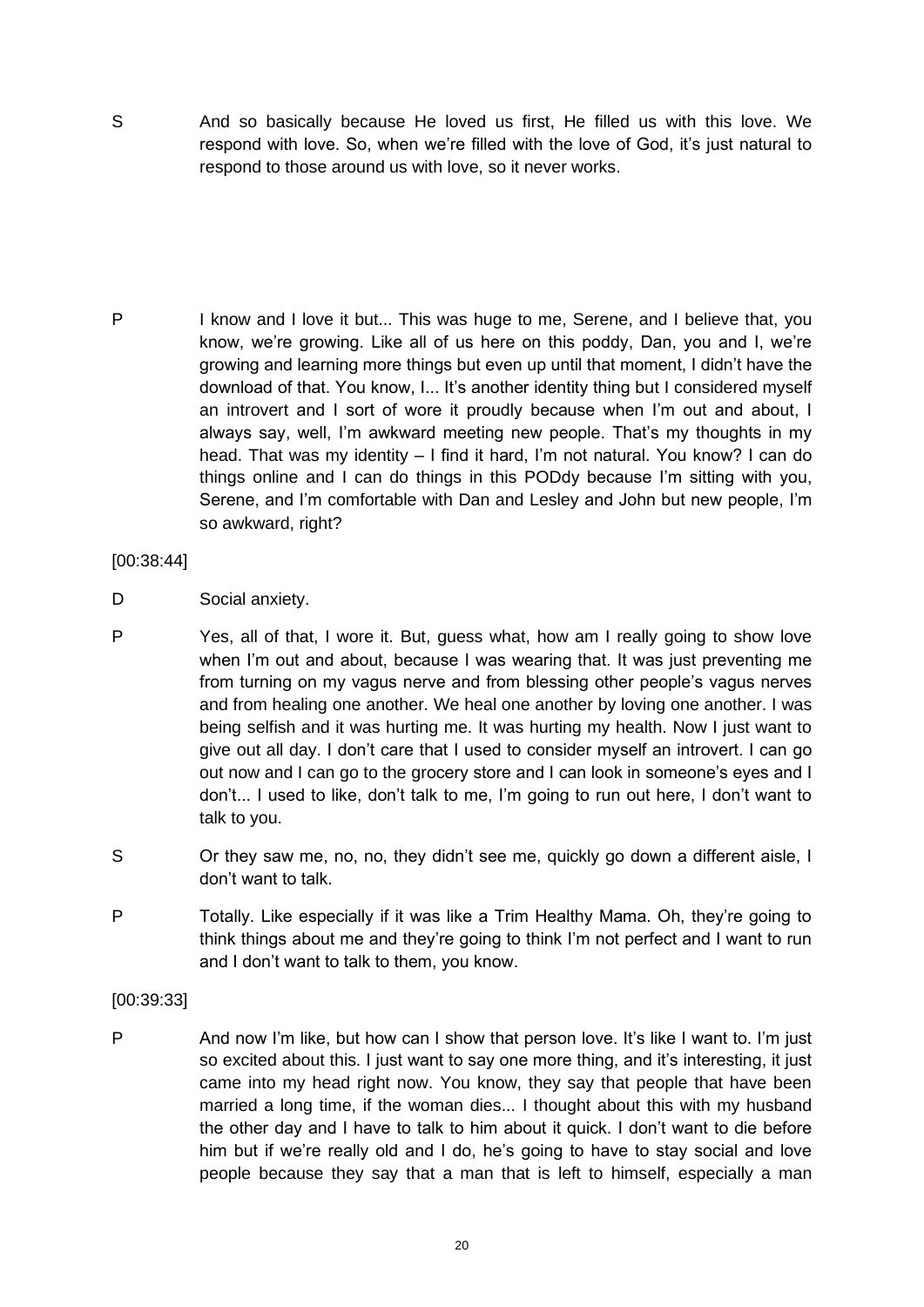because men are less social on the whole, they die so much earlier. Because they're just holed up, they're not giving and receiving love. Love keeps us alive. It keeps... It actually affects our DNA. Do you know what? The vagus nerve literally has an impact on your telomeres.

- S Yes, there you go.
- P Your telomeres are the cells in your body that determine the length of your life. Whether how long or short they are, they determine how fast or slow you're ageing. So, if you have shorter telomeres, you're aging faster. The vagus nerve, when you love, lengthens your telomeres.
- S Have you seen the awful ignoring of the vagus nerve at the airport in different places? I've noticed it because I have babies usually with me. When my baby is cute, and it's not just because I'm biased, it's because the piggy tales, the oinky little tails on the side of her head...

[00:41:01]

- P You dress her in pigtails because you know you go to bless people, right?
- S I do it as a ministry of blessing, right. I do her hair especially because I know that it's going to make everyone smile.
- D Agree.
- S These days only 15%, it's the minority, that will stop and smile at the baby. And I'm thinking to myself, they're just too busy. They're turning off.
- P You're turning off their vagy.
- S And their telomeres. And that's why the world is just so stressed and so ageing.
- D You know how when there's a puppy in the room and somebody will be like, can I pet your dog, I'm sort of... I don't ask that question but when a mother has a baby in public...

P You do. You're so in there.

D I just run to her. Can I get you a popsicle or something? What can I do for your baby?

#### [00:41:45]

- P I know. John's like that with his dogs. When John talks about his dogs, all his telomeres lengthen, and the vagus nerve. It sounds like we're starting the church of the longest telomere.
- S Hey, we can set up in Las Vegas.
- P Yes.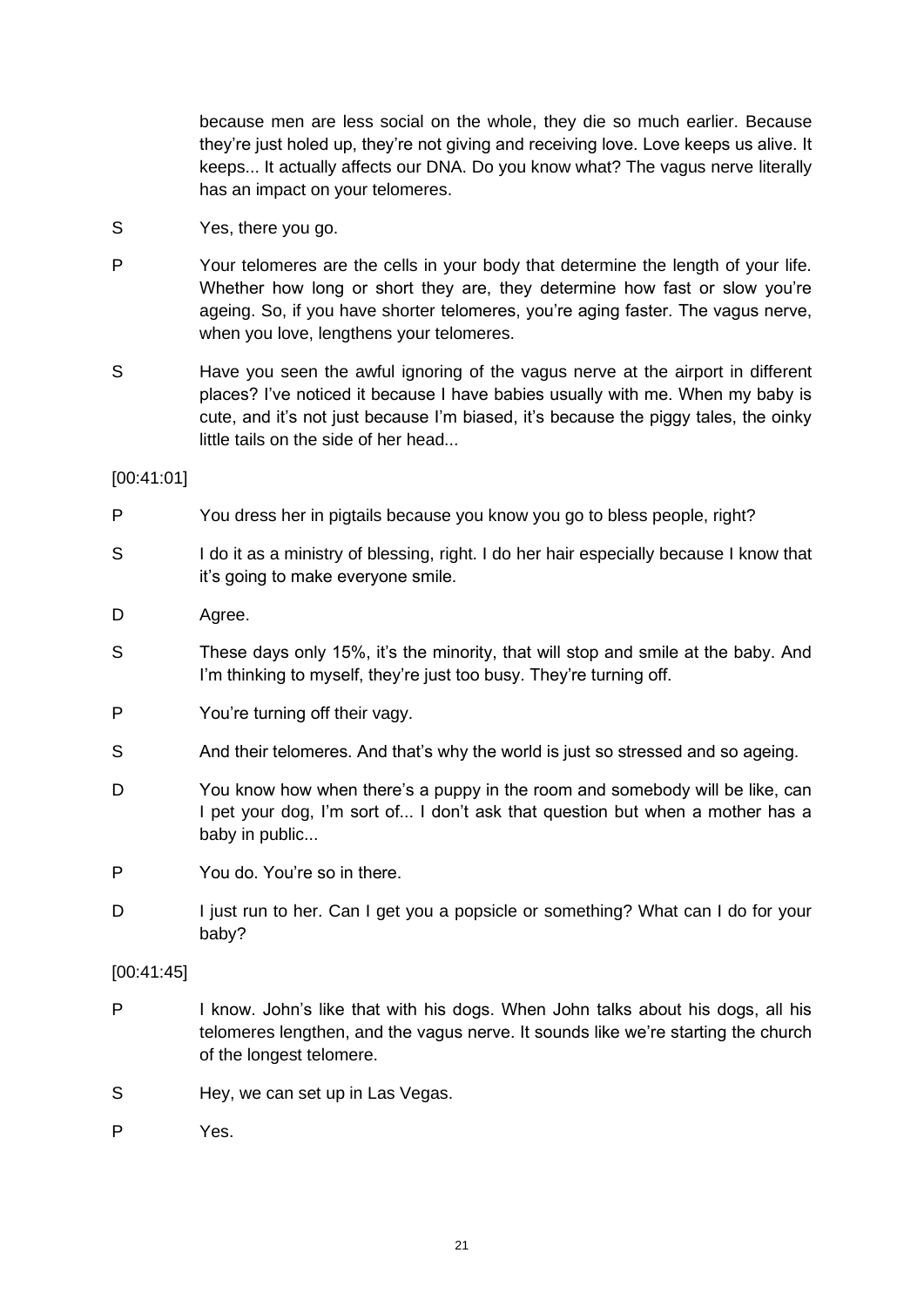- S No, but, Pearl, I know, and I know and I know for maybe those that aren't believers, that maybe you're just not going to be interested in this but I'm telling you what.
- P But that's just science right there.
- S No, but this part... My favourite thing now, since you've told me that, and I loved to do it before, I loved to do it before, but I've just been newly inspired to ponder about His love. Don't you love going to bed and just like having a spa moment in God's love for like 45 minutes and just starting to just dwell on the love that He had for you? Like it says... Is it Zephaniah where He sings over you that He loves you so much.
- P I know I'm identifying things in my life... I'm calling them appropriately. I think I've done a poddy on this before, naming things appropriately. Like I used to go to bed and sometimes I'd have, you know, like anxious thoughts but now I refuse them but now I even call my bed... Oh, I'm going to my bed of love, not because just my husband and I are there and it's the act of love sometimes but it's... You know, it's love, you know, that's our union but because that's a home now for me to just dwell on God's love. I was like, oh, I'm snuggling into bed and now I'm just like home, I can just dwell on His love and bask in it all night.
- S Find yourself waking up in the middle of the night to go to the bathroom and there's a song going through your head.
- P Yes.
- S Yes, just praise... I tell you what, once you start with this, it's addictive.
- P It is.
- S It's addictive. It's the healthiest thing you can do.
- D That's encouraging for me because for me night-time and bed is a big source of anxiety.
- P Yes. It always was for me, Danny. That's when the night terrors come.
- D The terrors.

#### [00:43:32]

- P And even the Bible talks of it. They can't sleep for terror.
- D My wife, she's been that way too. So, we, the Valdeses, need to hear what you're saying.
- P You do, and it's your bed of love, Danny, you and her together, dwelling on the love you have together, the love of God upon you as a union, as a couple, and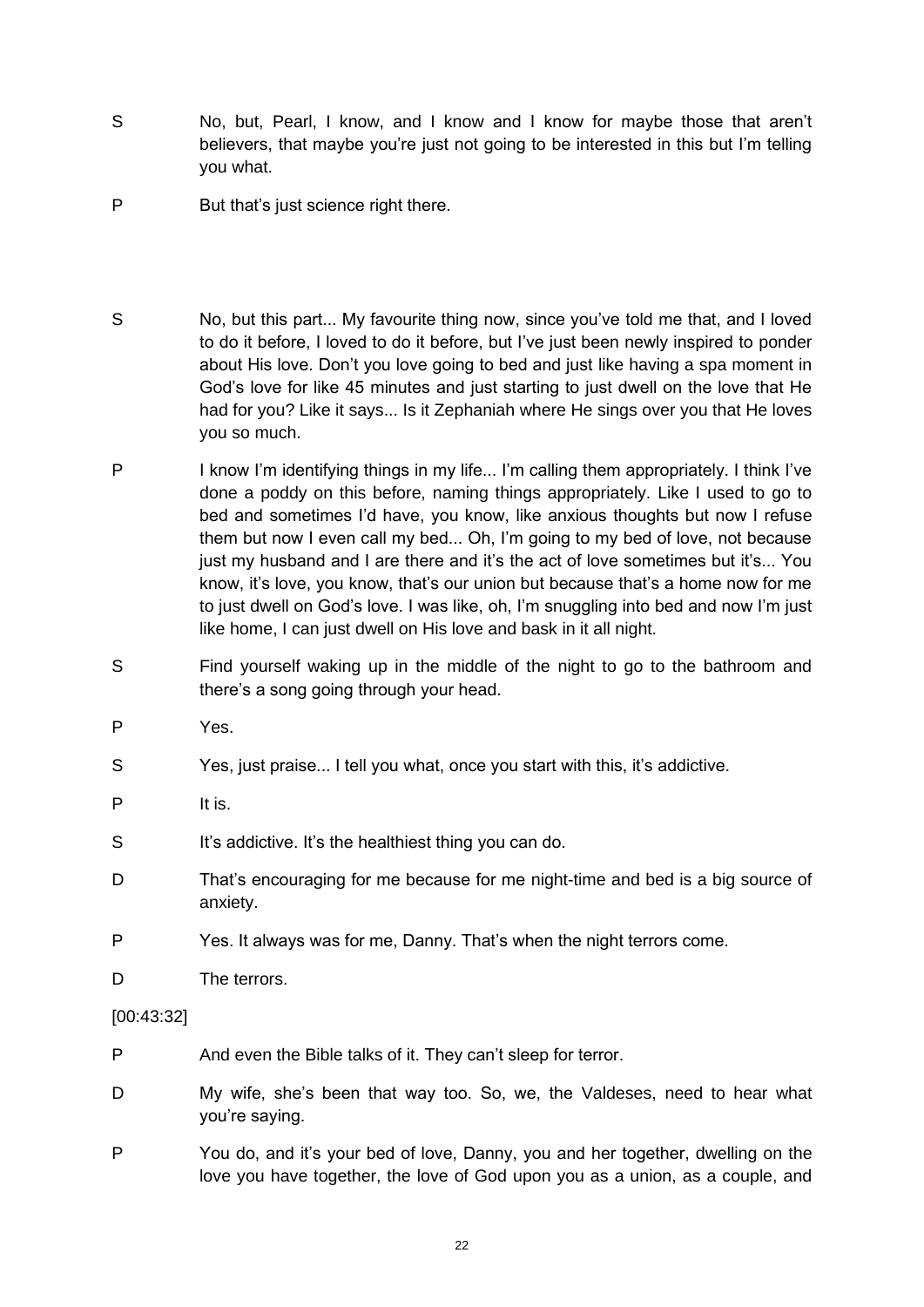|            | that the lamb that was slain before the foundation of the world and that was His<br>love for us, how great it is. The Bible says that we cannot even measure it, it's<br>that great. |
|------------|--------------------------------------------------------------------------------------------------------------------------------------------------------------------------------------|
| S          | What was it? The love of God is greater far, than earth or can ever tell.                                                                                                            |
| D          | The tongue or pen.                                                                                                                                                                   |
| S          | And didn't it say that even if the oceans were all ink, then                                                                                                                         |
| P          | Yes, it can never describe God's love.                                                                                                                                               |
| D          | Literally one of the great I don't care what you believe, one of the greatest<br>pieces of poetry ever written is that song.                                                         |
| P          | Yes, it is. It really is, Dan.                                                                                                                                                       |
| S          | I want to say something else that a great preacher You know, people have<br>liked to persecute him.                                                                                  |
| [00:44:37] |                                                                                                                                                                                      |
| P          | I know.                                                                                                                                                                              |
| S          | I'm going to say his name. I've actually talked a lot about his stuff before but<br>never said his name because people like, you know                                                |
| P          | It's a big stigma.                                                                                                                                                                   |
| S          | Yes, have this thing where they persecute him but I'm telling you what, if when I<br>say his name you have a little jolt like                                                        |
| D          | I always have a jolt.                                                                                                                                                                |
| S          | I challenge you to listen to his messages and see if you can find anything Like I<br>can't find anything but pure doctrine.                                                          |
| P          | You're speaking about Bill Johnson, right?                                                                                                                                           |
| S          | Yes.                                                                                                                                                                                 |
| P          | Okay. So, Serene said, oh, I listened to Bill Johnson a few months back and I'm<br>like, oh, Serene, I'm worried about you. You know, I was like, oh.                                |
| [00:45:19] |                                                                                                                                                                                      |
| S          | Because you'd heard things.                                                                                                                                                          |
| P          | I had heard things and, you know, there might be things true about what<br>happened in this church or whatever but he And I was like, Serene, you be                                 |

just basking in it, knowing that His love was so huge, huge for you, you know,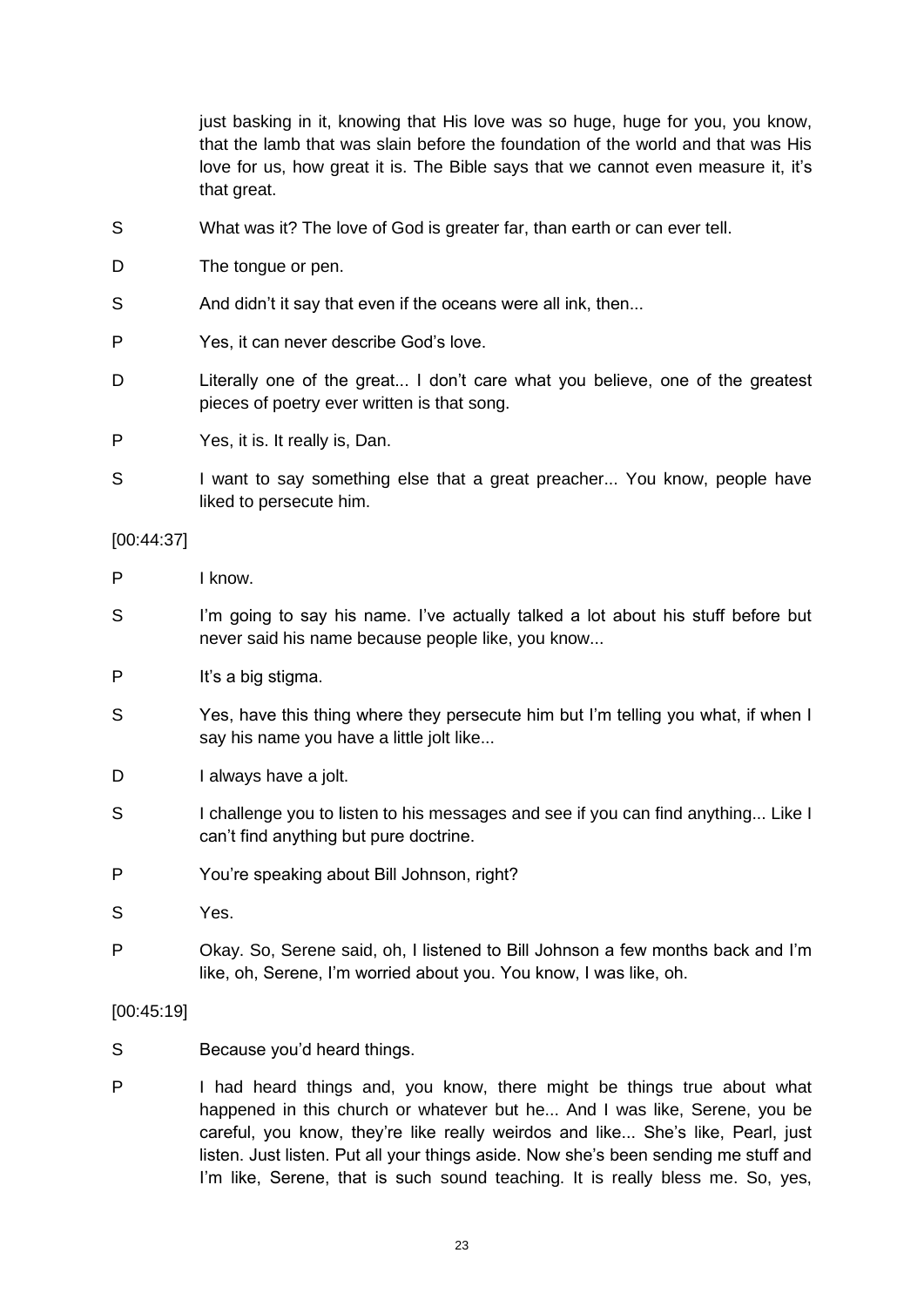before we think things about teachers and Pastors and anything, we should listen for ourselves, right?

- S You know, and also too...
- P I know people say things about us even.
- S Persecution, it comes to people that are speaking the truth.
- P That's true.
- S I mean, that's just a scripture right there. But he was talking about loving God and the sacrifice of love, you know, and he was saying how oftentimes he'll tell some of his church members to just start thinking about the love of the Lord and there gets to be a sacrifice at a certain point because you start running out. And he said that's the beautiful thing that he's noticed every time. He's like, okay, so what did you experience, he'd ask his congregation. When they'd got to that point of running out, he'd be like what was your experience and they said, well, the craziest thing was, is I, you know, I got to the point where it was energy. I had to start thinking of all the ways that felt God's love and his experience of his faithfulness during his life but he said once they got to the end of their mental capacity of it, there'd be another download of His love, because it's unending. You cannot bring an end to His love, that once they got to their end, He gave them more.
- P Hey, you're listening to the PODdy with Serene and Pearl and I'm Pearl and who are you?
- S I'm Serene.
- P Our friends at Buffy created the best comforter you've ever slept with, hands down. This comforter has over 17,000 five-star reviews. Trust me, that is amazing. And customers agree. I agree. This is Pearl here. I agree, so does Serene, that it's the most fluffiest, the softest comforter you've ever tried. It keeps you at that perfect temperature so you can feel cosy without overheating. The cloud comforter is covered in ultra-breathable natural, which we love, eucalyptus fabric. It's softer than cotton even, and naturally soothes the skin. It's sustainable. Eucalyptus uses ten times less water than cotton to grow and its fibre is produced using recyclable earth-friendly solvents.

# [00:47:53]

- S It's hypoallergenic, of course, plus its high thread count shuts out dust, mould and mites for a healthy sleeping environment. That's what our Trim Healthy poddy listeners want, health in all our areas of life, right, what we eat but also what we sleep in.
- P The inside fill of each comforter is made from 100% recycled water bottles that are transformed and given a second life as a super, super fluffy fibre. It feels even softer than down. Have you ever slept, like when you were a kid, in your grandmother's down comforter? No, this is even softer. And while keeping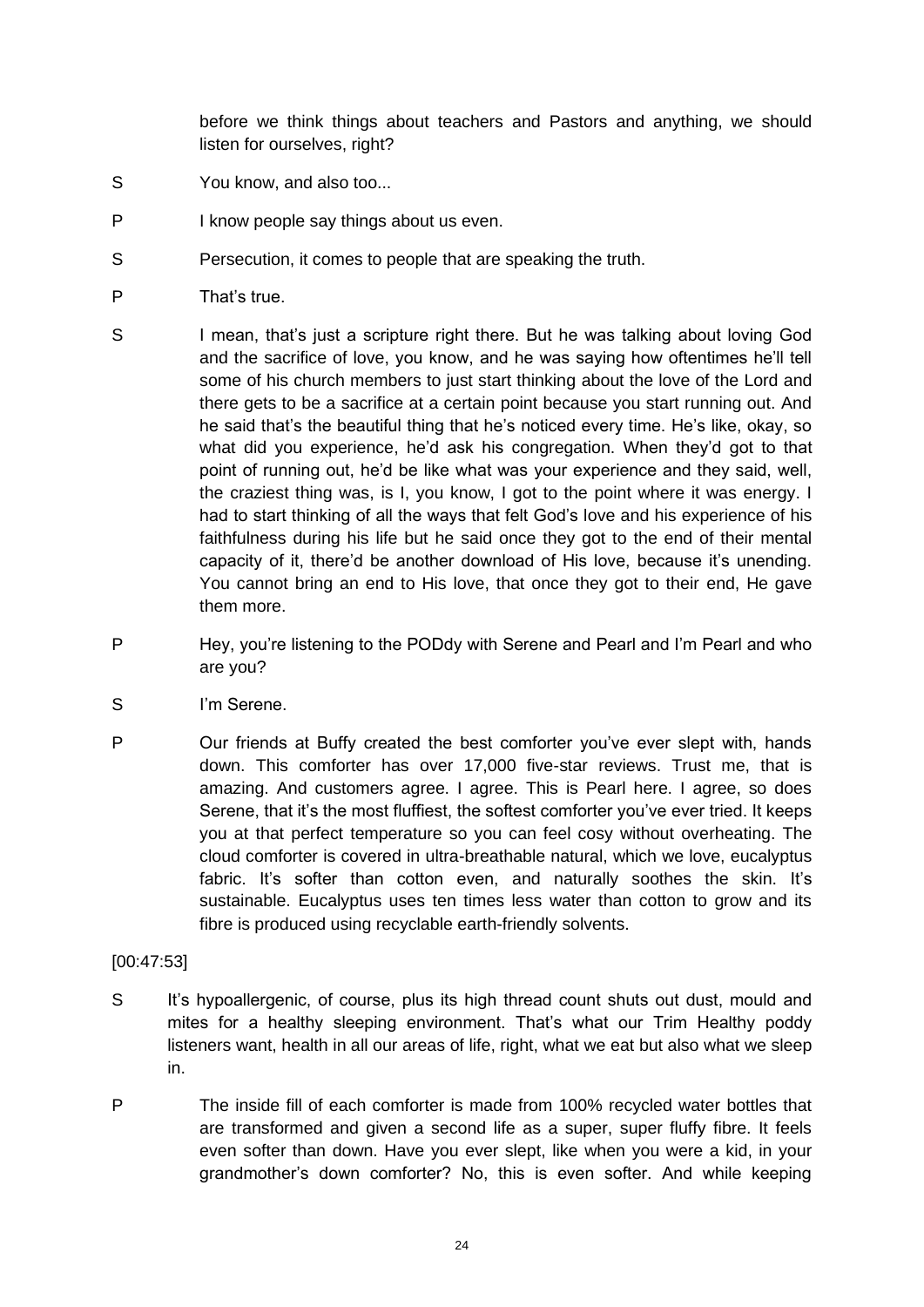approximately 50 bottles out of landfills with every comforter, you can try a comforter in your own bed for free and if you don't love it, return it at no cost. For \$20 off your Buffy comforter, visit buffy.co and enter trimhealthy. That's \$20 off your Buffy comforter at buffy.co and don't forget, enter trimhealthy.

- S This is the PODdy with Serene.
- P And Pearl.
- S Get it right, it's P- O-D- D- Y.
- P And isn't it wonderful, how we were designed by Him, God, who is love and he who loveth not, knoweth not God. You know, to me... I was reading that book, when I read about the vagus and, you know, this man, and he's very open to faith but he was... The author of the book Cured was brought up in a very, very legalistic religious upbringing and so it very much put him off, from what I could tell. But to me, when he was talking about this vagus nerve, I'm like, I'm sorry, full circle, he just demonstrated that God is real because we have to love to be healthy because it is our creation, it is our design. Don't tell me we came from a little swab tadpole. We were designed to love with a vagus nerve that turns on when we are acting as we were designed like our creator. We were made in the image of our creator, of God, and God is love. That's why we heal when we love.
- S Yes.
- P Because we're walking in our intended creation and our intended design and it's 42 minutes in.
- S I think we can say one more thing to Dan and the Valdes'. I love it how in the Psalms David says, you know, in the night watch I... You know, and he talks about all the times in the night watch that he would awake to dwell on the things of the Lord, you know, and that he would find a place for God on his bed before his mind would close. You know, he would find that place. There are so many beautiful poetic ways that David talks about it but it's oftentimes in the night.

#### [00:50:33]

- P Yes, because that's when the crazy thoughts can come too. And so David actually used to wake himself up to think about God's love.
- S In the night.
- P Wake himself up in the night.
- S I don't need to. The pee wakes me up.
- P On that note.
- S Don't think it's all the children I've had either. I don't want you to think of none of that. It's just that I've had it since six.
- P Oh, my five pregnancies definitely made me want to pee more.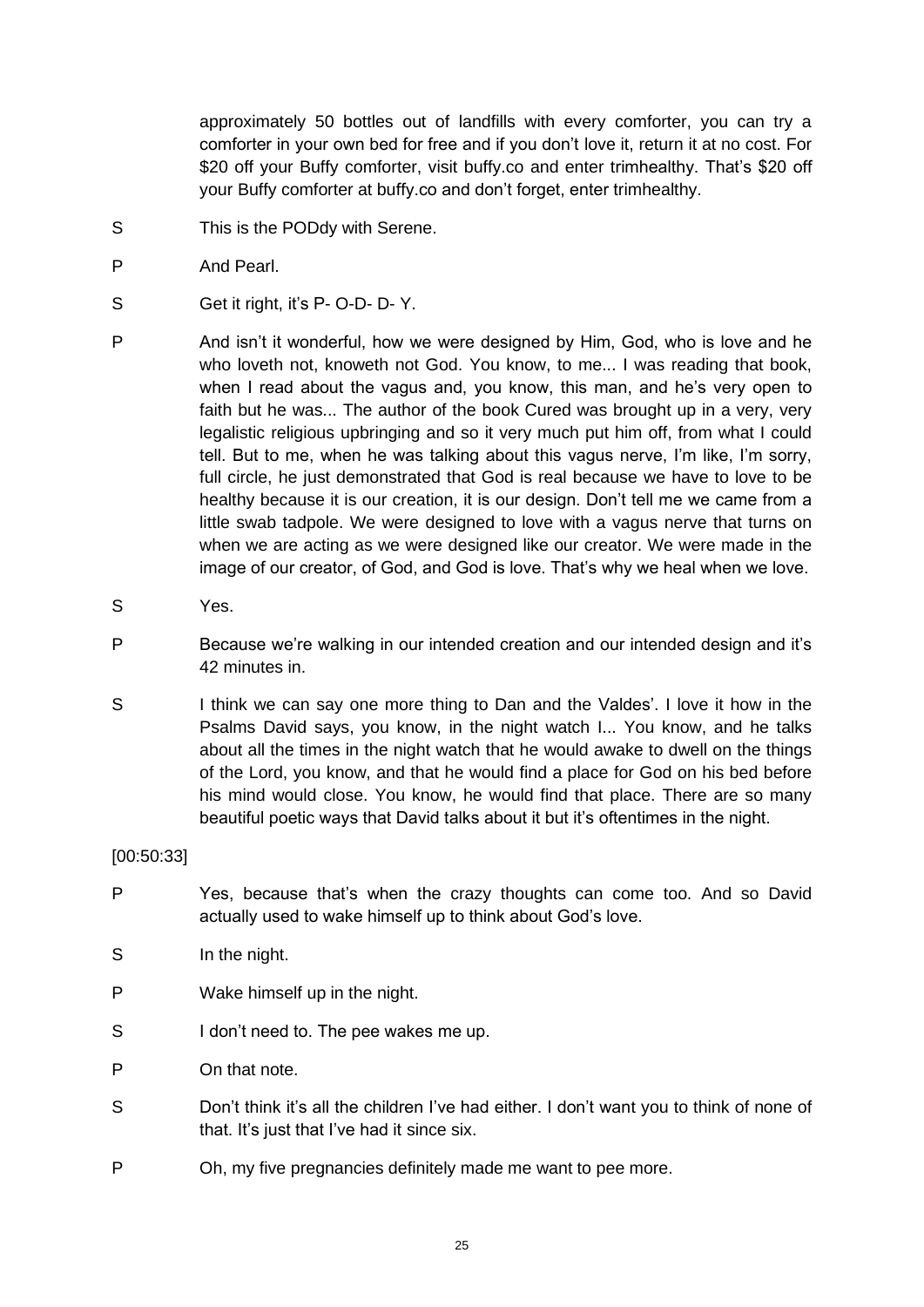- S No. Remember when I was young? I'd be up to the bathroom all night.
- P I do remember you wetting my bed every night because you...
- S I don't wet the bed anymore.
- P Oh, no, but you did wet my bed.
- D Serene didn't just wet the bed, she wet other's beds.

# [00:51:07]

| S | But, guess what, she loves me.                                       |
|---|----------------------------------------------------------------------|
| P | I do. I love you.                                                    |
| D | There's a special bond there when you pee on somebody.               |
| P | There is.                                                            |
| D | Something territorial about it.                                      |
| P | Don't know if the vagus nerve                                        |
| S | Love is warm and pee is warm.                                        |
| P | I don't know if the vagus nerve was stimulated.                      |
| D | We are so glad you hanged with us again on the Trim Healthy Podcast. |
| P | You hanged. Is it hung?                                              |
| D | You hunged.                                                          |
| P | Yes.                                                                 |
| D | We're glad you hung out and                                          |
| S | But how did we go from love to pee?                                  |
| P | We do it. It's a special                                             |
| D | It's a special gift.                                                 |
| P | It's a special gift with the PODdy.                                  |
| S | And guess what, you love us.                                         |
| P | I know. I feel the love. My vagy's turning on.                       |
| D | See you next time, kids.                                             |